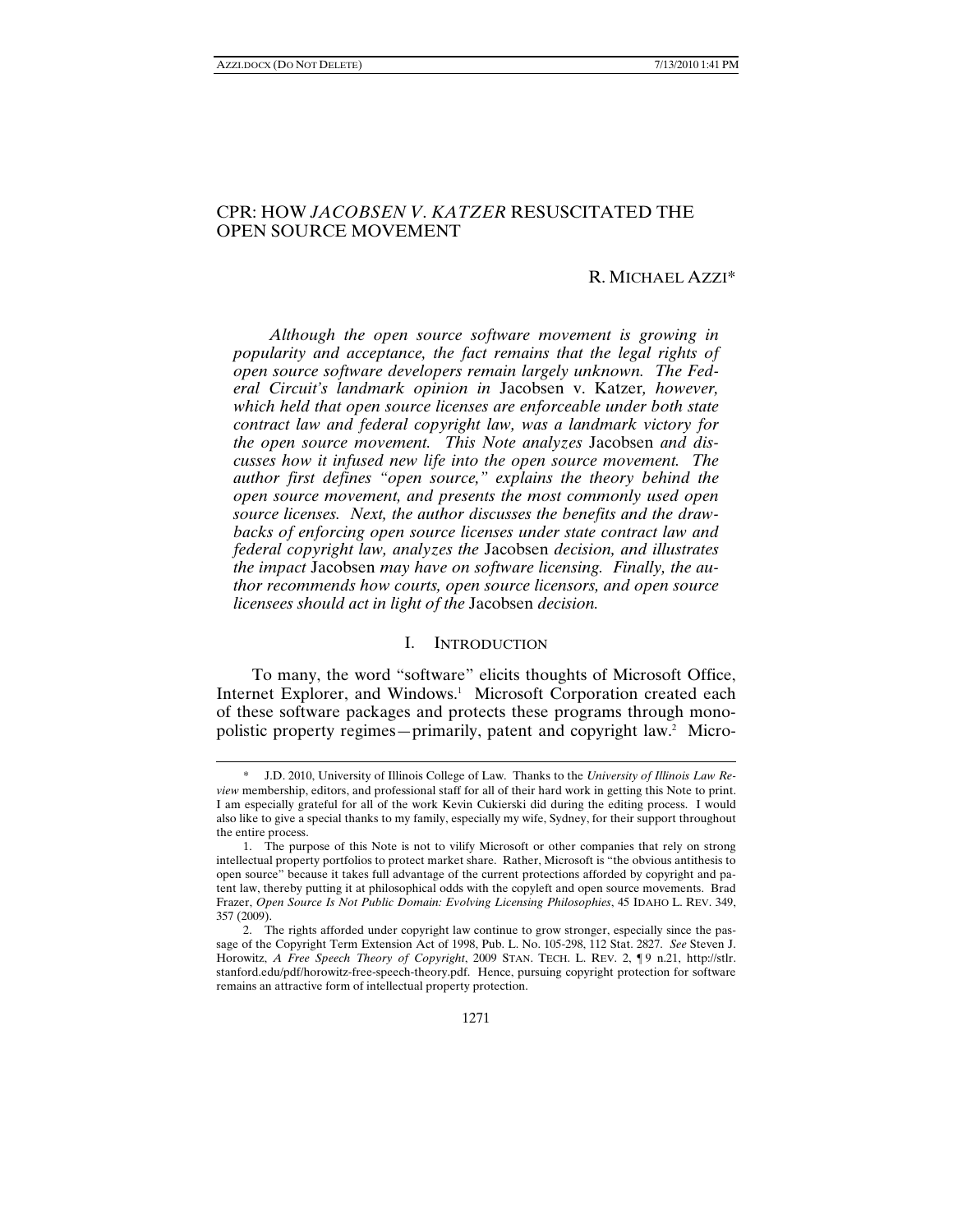soft, like many other large companies where proprietary software bolsters the bottom line, believes that the best way to maintain market share and create a quality consumer product is to protect that product through intellectual property law.3 In recent years, however, a new approach has continued to grow in popularity. This new approach—known as the open source software movement—is built on the idea that protecting software with numerous patents and countless copyrights does not result in a high-quality end product.4 Rather, the philosophy is predicated on the belief that the best product is created when software developers collaborate in a programming environment that is free of the traditional restraints imposed by intellectual property law.<sup>5</sup> The philosophy continues to garner growing support both within and outside of the software industry.6 Open source software revenue accounted for thirteen percent of the \$92.7 billion software industry in 2006, with a projected increase to twenty-seven percent market share in 2011, when revenue for the industry is projected to be almost \$170 billion.7

There are a number of software companies and software packages that succeed in the industry by relying on the open source philosophy to develop products. For instance, many people consider the Linux operating system to be the most reliable on the market.<sup>8</sup> Apache continues to be the most widely used web server software package available today, accounting for over one-half of web server use in the United States.<sup>9</sup> Numerous computer programmers use Perl, one of the most popular web programming languages available, to write software source code.10 Although diverse in application, Linux, Apache, and Perl are all distributed under open source software licensing agreements that permit the public to access the software source code, so long as improvements made to the

 $\overline{a}$ 

 7. Peter Galli, *Open Source Is the Big Disruptor*, EWEEK, Sept. 21, 2007, http://www.eweek.com /c/a/Linux-and-Open-Source/Open-Source-Is-the-Big-Disruptor/.

 8. *See, e.g.*, Steven J. Vaughan-Nichols, *Linux Server Market Share Keeps Growing*, LINUX-WATCH, May 29, 2007, http://www.linux-watch.com/news/NS5369154346.html.

<sup>3.</sup> *See* Ina Fried, *Gates Wants Patent Power*, CNET NEWS, July 29, 2004, http://news.cnet.com/ Gates-wants-patent-power/2100-1014\_3-5288722.html?tag=mncol;txt.

 <sup>4.</sup> *See, e.g.*, Donald K. Rosenberg, Copyleft and the Religious Wars of the 21st Century, Address at the Research Triangle Computer Law Roundtable (May 1997), http://www.stromian. com/copyleft.htm (last visited May 24, 2010) (discussing the impact of proprietary software development on the Massachusetts Institute of Technology Artificial Intelligence Laboratory in the 1970s).

 <sup>5.</sup> *See infra* Part II.B.

 <sup>6.</sup> For a statistical analysis of the growth of open source code in the software industry, see generally Amit Deshpande & Dirk Riehle, *The Total Growth of Open Source*, *in* OPEN SOURCE DEVELOPMENT, COMMUNITIES AND QUALITY 197 (Barbara Russo et al. eds., 2008), *available at*  http://www.riehle.org/wp-content/uploads/2008/03/oss-2008-total-growth-final-web.pdf (illustrating the exponential growth in the volume of open source code on SourceForge, a leading webhost for open source work on the Internet, over the past several years).

 <sup>9.</sup> This constitutes a conservative estimate of Apache's market share. *See* Netcraft, March 2009 Web Server Survey, http://news.netcraft.com/archives/2009/03/15/march\_2009\_web\_server\_survey. html (last visited May 24, 2010) (placing the Apache market share estimate at 66.65%, which is a decline in market share from its heyday of over 70% in 2005).

 <sup>10.</sup> *See* Perl.org, About Perl, http://www.perl.org/about.html (last visited May 24, 2010). The Perl programming language is licensed under a version of the Artistic License at issue in *Jacobsen v. Katzer*, 535 F.3d 1373 (Fed. Cir. 2008), discussed in Part III of this Note.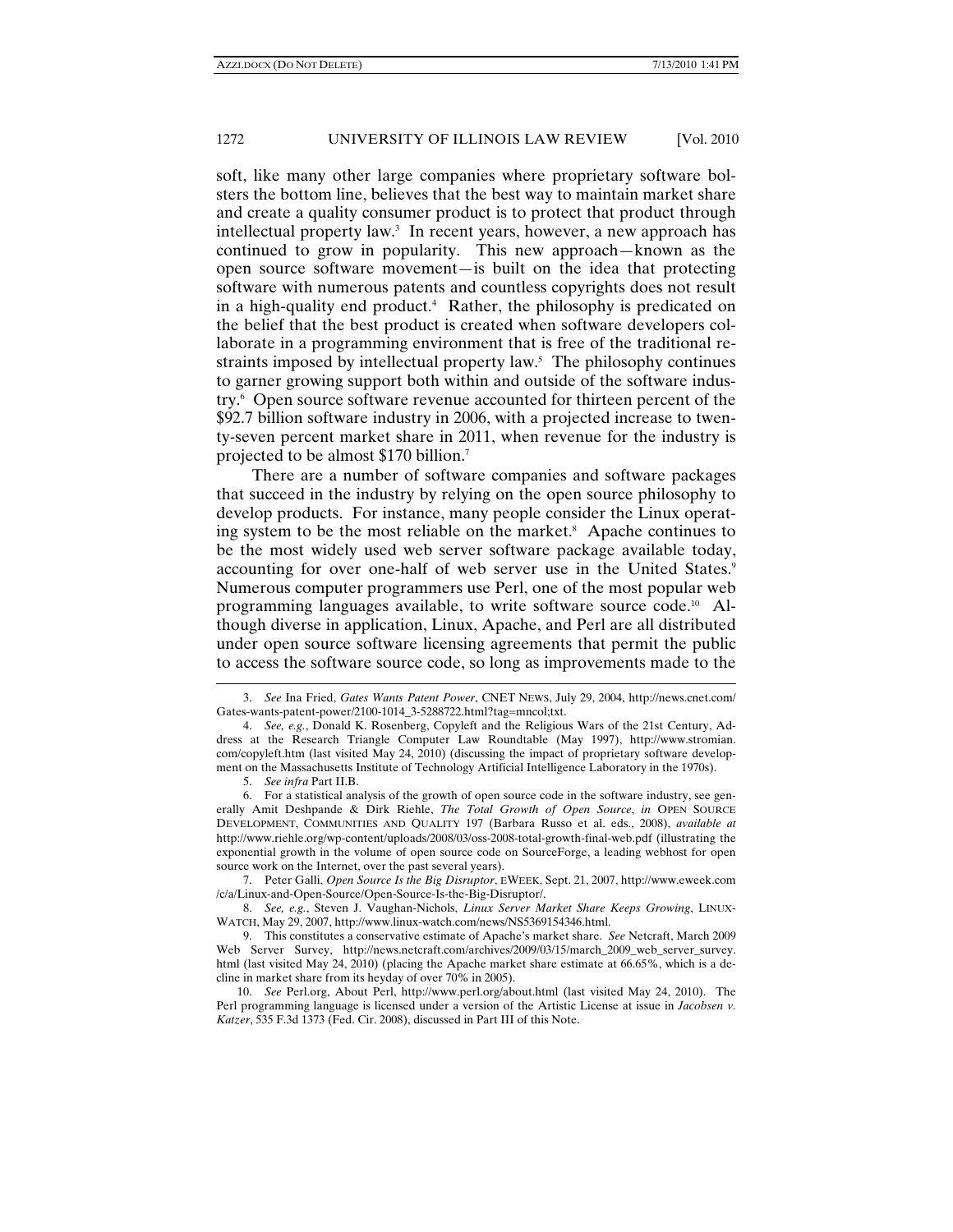code by the public are made available in the public domain.11 Bruce Perens, cofounder of the Open Source Initiative, believes these types of open source companies and programmers are essential to successful software development,<sup>12</sup> whereas Steve Ballmer, the Chief Executive Officer of Microsoft, believes open source is a "cancer" on the industry.13 Regardless of a person's view, one thing remains clear—open source is here to stay.<sup>14</sup>

Despite the growing use and acceptance of open source programs in the computer software industry, the legal rights afforded to open source developers remain largely unknown. In particular, the rights retained by an open source licensor and enforceable against a user violating a licensing agreement remain a mystery. Case law and related legal doctrines are largely untested with regard to open source licensing due in large part to pre-litigation negotiation between open source licensors and licensees, the high transaction costs associated with open source licensing enforcement, and the public policy pressure to respect open source programming rights.15 In *Jacobsen v*. *Katzer*, however, the United States District Court for the Northern District of California, in a case of first impression, addressed the enforceability of one such open source licensing agreement.16 The court held that the license was only enforceable in contract law, *not* copyright law.17

The ruling was a crippling blow to open source licensors everywhere because traditional means of contract enforcement are inadequate in the context of open source licensing.18 In August 2008, however, the Federal

<sup>11.</sup> *See supra* notes 8−10 and accompanying text.

 <sup>12.</sup> *See* Bruce Perens, *The Open Source Definition*, *in* OPEN SOURCES: VOICES FROM THE REVOLUTION 171, 171–72 (Chris DiBona et al. eds., 1999) [hereinafter Perens, *Open Source Definition*], *available at* http://oreilly.com/catalog/opensources/book/perens.html; Bruce Perens, The Emerging Economic Paradigm of Open Source, http://perens.com/Articles/Economic.html (last visited May 24, 2010) (highlighting the multitude of advantages, namely the economic upside, of open source programming).

 <sup>13.</sup> Thomas C. Greene, *Ballmer: "Linux Is a Cancer*,*"* REGISTER, June 2, 2001, http://www. theregister.co.uk/2001/06/02/ballmer\_linux\_is\_a\_cancer/.

 <sup>14.</sup> Dave Moyer, *IE Continues Losing Market Share to Open Source Browsers*, ARS TECHNICA, Jan. 12, 2009, http://arstechnica.com/open-source/news/2009/01/ie-loses-market-share-to-open-sourcebrowsers.ars; Netmarketshare, Top Browser Share Trend, http://marketshare.hitslink.com/browsermarket-share.aspx?qprid=1 (last visited May 24, 2010) (illustrating the continuing decline of Internet Explorer and the rise of several open source web browser alternatives such as Firefox, Chrome, and Opera).

 <sup>15.</sup> Bruce Perens, *A Big Change for Open Source*, DATAMATION, Oct. 2, 2008, http://itmanagement.earthweb.com/osrc/article.php/3775446/Bruce+Perens:+A+Big+Change+for+Ope n+Source.htm (noting the various reasons case law on open source is so rare, as well as highlighting the high cost of patent suits against open source licensors, which often exceed \$3 million dollars to properly defend).

 <sup>16.</sup> No. C 06-01905 JSW, 2007 WL 2358628, at \*6 (N.D. Cal. Aug. 17, 2007).

 <sup>17.</sup> *Id.* at \*7.

 <sup>18.</sup> *See generally* Erich M. Fabricius, Note, Jacobsen v. Katzer*: Failure of the Artistic License and Repercussions for Open Source*, 9 N.C. J.L. & TECH. ONLINE EDITION 65, 72–75 (2008), http://jolt.unc.edu/sites/default/files/erich\_fabricius.pdf (discussing the ramifications of the decision in *Jacobsen* by the district court). Note that the piece was published prior to the Federal Circuit opinion in the *Jacobsen* appeal.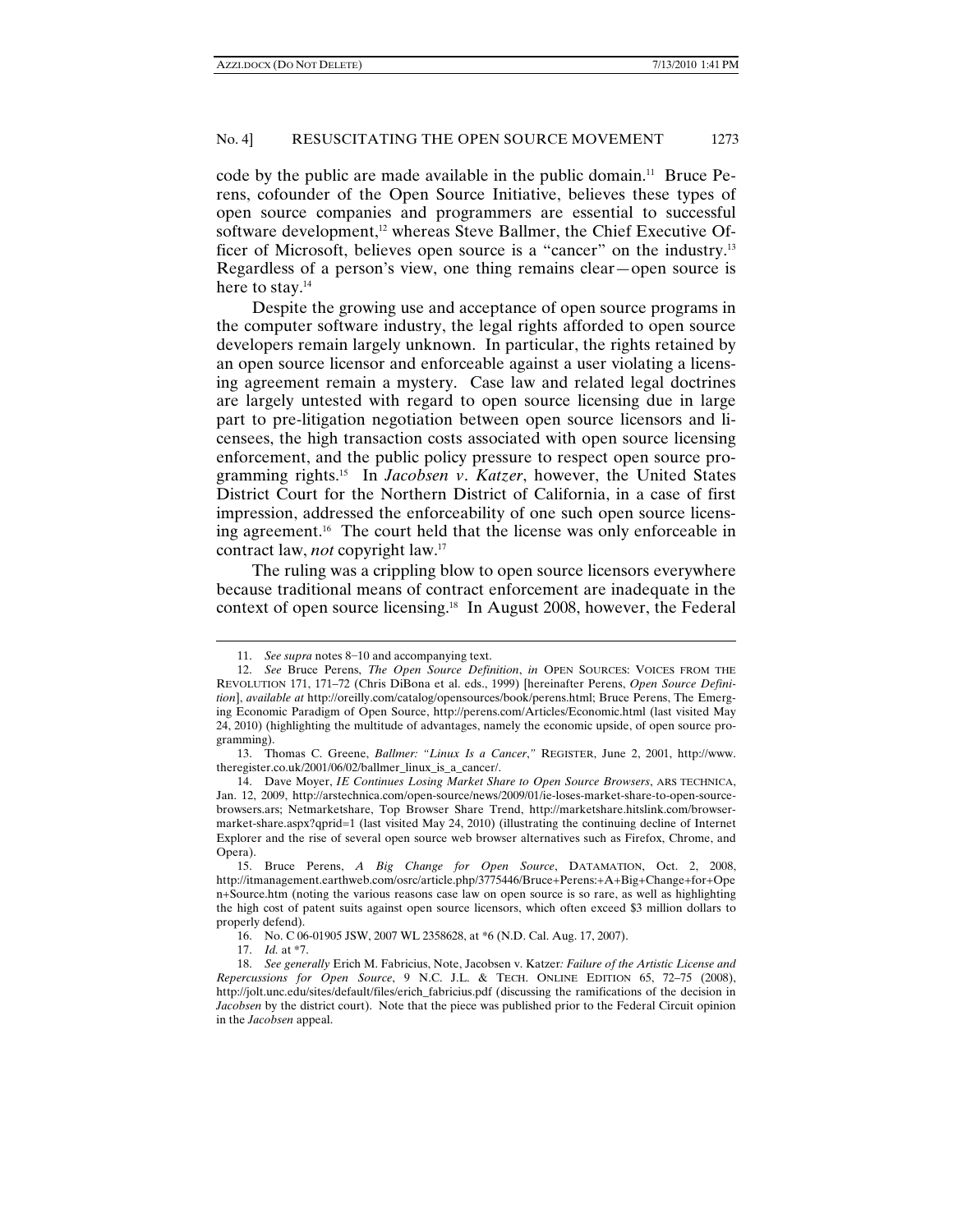Circuit reversed the district court, holding that open source licenses are enforceable under both contract *and* copyright law.<sup>19</sup> The opinion acknowledges the intellectual property interest retained by the licensor in licensing the code for general public use and modification.<sup>20</sup> The open source movement was granted new life.<sup>21</sup>

This Note discusses the impact of the Federal Circuit's decision in *Jacobsen v. Katzer*<sup>22</sup> on the software industry and addresses the future enforceability of open source licenses in the courts. Part II defines "open source," outlines the evolution of the movement, and highlights some of the different open source licenses in use today. Part III discusses the facts and analysis of the *Jacobsen* decision and explores the impact of the decision on software licensing going forward. Part IV provides recommendations for open source licensors and licensees in light of *Jacobsen* and points out areas that need to be clarified by the courts in the future.

## II. BACKGROUND

To fully appreciate the impact of *Jacobsen* on software licensing, one must first understand the basics of software, the open source philosophy, and the defining characteristics of open source software. These fundamental concepts are discussed below.

### *A. Fundamentals of Software—What Is Code?*

There are two basic forms of software code: source code and object code.23 A computer programmer writes software in source code, which is a human readable programming language such as Java, Basic, Perl, or  $C<sup>24</sup>$  This source code, though often unintelligible to the untrained novice, reads like a book for a trained computer programmer.<sup>25</sup> The programmer is able to discern the different steps and instructions the program provides to a computer that enable the computer to complete a given task.26

<sup>19.</sup> Jacobsen v. Katzer, 535 F.3d 1373, 1376, 1382–83 (Fed. Cir. 2008).

 <sup>20.</sup> *Id.* at 1379.

 <sup>21.</sup> Though the *Jacobsen* case focuses primarily on the enforceability of open source licenses in copyright law, this is not the first time open source software has served as the basis for litigation. For instance, in 2006, the District Court of Frankfurt, Germany held that D-Link was liable for copyright infringement because a storage device sold by the company used software that was protected by the General Public License (GPL), a form of open source licensing discussed *infra*. Landgericht Frankfurt [LG Frankfurt] [District Court of Frankfurt] Sept. 22, 2006, No. 2-6 0 224/06 (F.R.G.), http://www.jbb. de/fileadmin/download/judgment\_dc\_frankfurt\_gpl.pdf.

 <sup>22.</sup> *Jacobsen*, 535 F.3d 1373.

 <sup>23.</sup> Apple Computer, Inc. v. Franklin Computer Corp., 714 F.2d 1240, 1243 (3d Cir. 1983); 1 MELVILLE B. NIMMER & DAVID NIMMER, NIMMER ON COPYRIGHT § 2.04[C][3] (2009).

 <sup>24.</sup> XUAN-THAO N. NGUYEN ET AL., INTELLECTUAL PROPERTY, SOFTWARE, AND INFORMATION LICENSING: LAW AND PRACTICE 504 (2006).

 <sup>25.</sup> *Id.*

 <sup>26.</sup> Dennis M. Kennedy, *A Primer on Open Source Licensing Legal Issues: Copyright, Copyleft and Copyfuture*, 20 ST. LOUIS U. PUB. L. REV. 345, 346 (2001).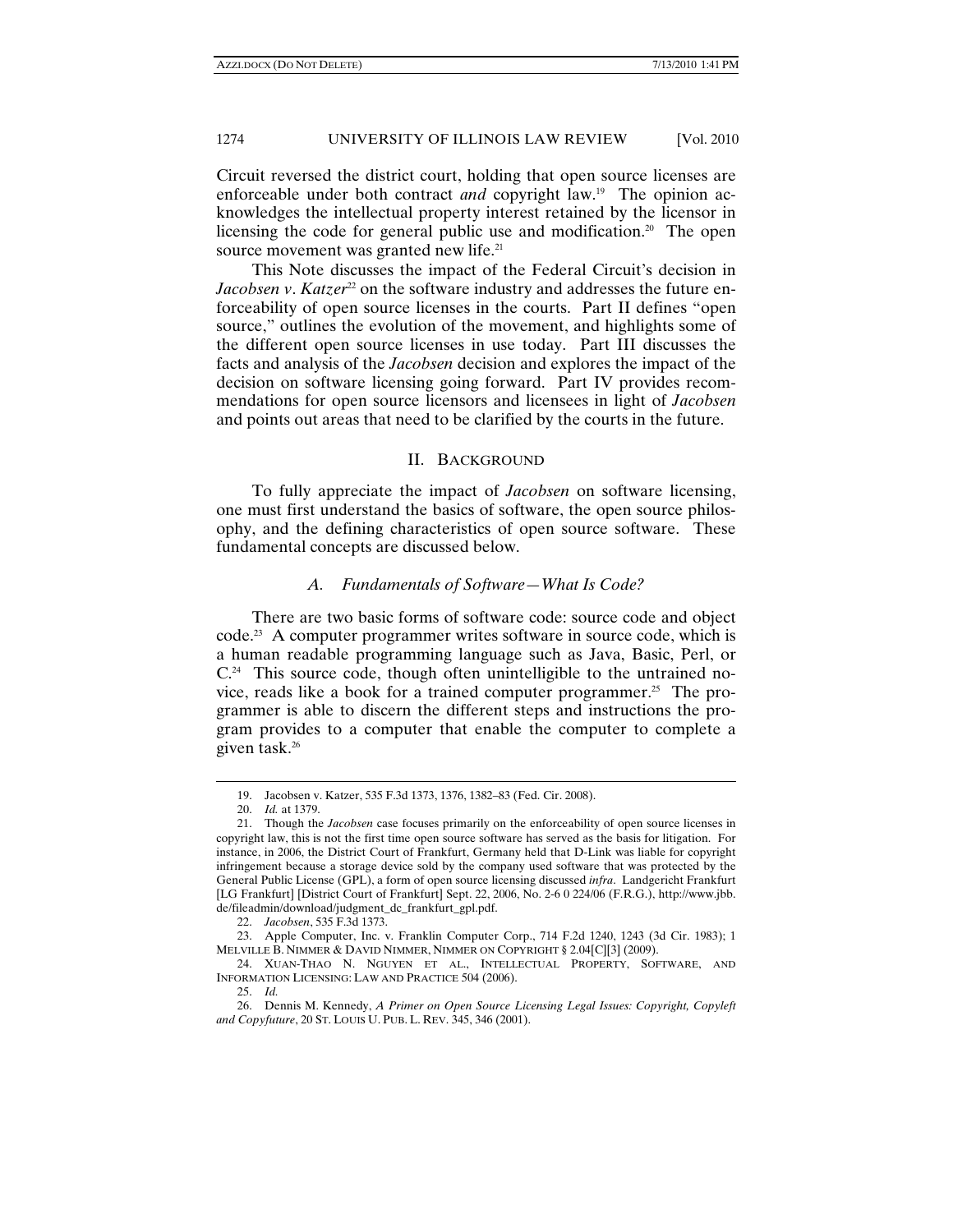For a computer to process the source code, however, the source code must first be converted to object code.<sup>27</sup> Also known as "executable" or "machine readable" code, object code is a series of ones and zeroes that a computer "understands."<sup>28</sup> A compiler completes the transformation by taking the source code and converting it into object code.<sup>29</sup> Computer programs sold to the public, such as Microsoft Word, typically only contain the object code.<sup>30</sup> This in effect prevents many programmers from modifying the code, as it is difficult, if not impossible, for even the most skilled programmer to ascertain the nuanced programming within a given piece of software without the original source code.<sup>31</sup>

When programming was in its infancy in the 1960s and 1970s, sharing source code was commonplace.<sup>32</sup> Programmers built on and debugged each other's works, which resulted in higher quality software.<sup>33</sup> The software was sold in conjunction with computer hardware marketed by corporations such as Bell Labs and Xerox, which owned research facilities that allowed and even encouraged collaboration with others in the software community.<sup>34</sup> These companies, interested in profiting from the computer hardware they sold, distributed software free of charge.<sup>35</sup>

But as the computer industry flourished, software became a commodity in and of itself.<sup>36</sup> Thereafter, companies became interested in protecting programming innovations, thereby supplanting the collaborative programming communities that helped sustain software development during the dawn of the personal computer revolution.<sup>37</sup> Today, software plays an integral role in a multitude of mainstream technologies, most notably the personal computer.38 Hence, companies closely guard the software they develop, protecting code under contract, copyright, patent, and trade secret law.39

 $\overline{a}$ 

 36. Greg R. Vetter, *The Collaborative Integrity of Open-Source Software*, 2004 UTAH L. REV. 563, 596–97 ("As computing assets grew in importance, so did company practices to restrict access to various aspects of the technology, including . . . the source code . . . .").

<sup>27.</sup> *Id.*

 <sup>28.</sup> NGUYEN ET AL., *supra* note 24, at 504.

 <sup>29.</sup> *Id.* 

 <sup>30.</sup> *See id.*

 <sup>31.</sup> *See id.* 

 <sup>32.</sup> Josh Lerner & Jean Tirole, *Some Simple Economics of Open Source*, 50 J. INDUS. ECON. 197, 200 (2002).

 <sup>33.</sup> *See id.* at 200–01.

 <sup>34.</sup> *Id.* at 200−02.

 <sup>35.</sup> *Id.* 

 <sup>37.</sup> The best known example involved AT&T and the now mainstream UNIX operating system, which developed as an open source project in the 1970s and 1980s. Lerner & Tirole, *supra* note 32, at 201. However, AT&T sought to assert a proprietary right in the UNIX operating system as it became more popular (and profitable). *Id.* AT&T's efforts led to litigation throughout the 1980s and 1990s. *Id.* 

 <sup>38.</sup> *See* Brief for Creative Commons Corp. et al. as Amici Curiae in Support of Plaintiff-Appellant and Urging Reversal at 14–15, Jacobsen v. Katzer, 535 F.3d 1373 (Fed. Cir. 2008) (No. 2008- 1001).

 <sup>39.</sup> Bradford L. Smith & Susan O. Mann, *Innovation and Intellectual Property Protection in the Software Industry: An Emerging Role for Patents?*, 71 U. CHI. L. REV. 241, 256−57 (2004) (discussing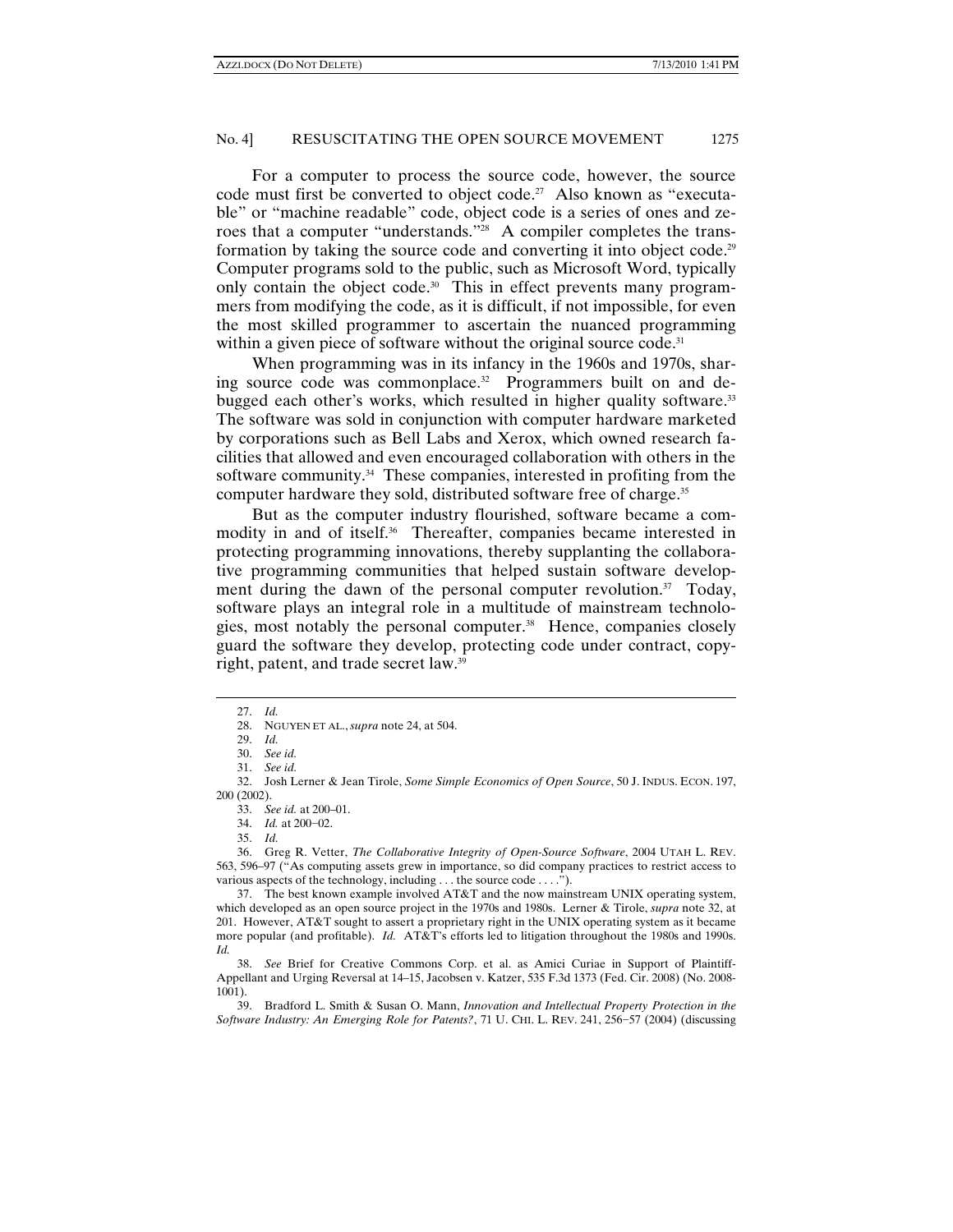In an effort to prevent users from obtaining copies of pirated software—such as through file sharing programs—most companies attach some form of End User Licensing Agreement (EULA) to all distributed software.<sup>40</sup> The EULA oftentimes prohibits a user from attempting to decompile and reverse engineer a program.<sup>41</sup> If a programmer is somehow able to decompile a program and modify the source code, he or she is usually prohibited from distributing those changes to the public or using them in any way. $42$  A breach of the license typically subjects the breaching party to substantial compensatory and liquidated damages awards.43 This practice prohibits reverse engineering and dissemination of improvements to the proprietary source code. It also enrages many who believe that source code should be freely available and modifiable.<sup>44</sup>

## *B. What Is Open Source?*

As the term indicates, "open source" embodies the belief, held by many programmers and developers, that source code should always be openly shared.45 Although the rationale motivating the belief varies, most within the open source community agree that there are three main requirements a program must fulfill in order to qualify as open source.<sup>46</sup> First, a user of the program must have the right to gain access to the source code of the program.<sup>47</sup> Second, the user must have permission to modify the program's code.<sup>48</sup> Third, the user must be allowed to distribute the modified code to other users.<sup>49</sup>

the relative strengths and weaknesses of patents, trade secrets, and copyrights in the context of proprietary software protection).

 <sup>40.</sup> NGUYEN ET AL., *supra* note 24, at 509.

 <sup>41.</sup> Courts typically hold that such agreements are enforceable. *See, e.g.*, Davidson & Assocs. v. Jung, 422 F.3d 630, 639 (8th Cir. 2005); Bowers v. Baystate Techs., Inc., 320 F.3d 1317, 1325–26 (Fed. Cir. 2003).

 <sup>42.</sup> *See, e.g.*, MDY Indus., LLC v. Blizzard Entm't, Inc., No. CV-06-2555-PHX-DGC, 2008 WL 4277860, at \*1 (D. Ariz. Sept. 18, 2008) (denying motion for permanent injunction and alternative motion to amend the judgment without prejudice); MDY Indus., LLC v. Blizzard Entm't, Inc., No. CV-06-2555-PHX-DGC, 2008 WL 2757357, at \*10 (D. Ariz. July 14, 2008) (holding that reverse engineering of a legally obtained copy of copyrighted software constitutes a violation of the EULA).

 <sup>43.</sup> NGUYEN ET AL., *supra* note 24, at 481−83.

 <sup>44.</sup> *See, e.g.*, Matt Lee, Free Software Foundation, What Is Free Software and Why Is It So Important for Society?, http://www.fsf.org/about/what-is-free-software (last visited May 24, 2010). The Free Software Foundation was founded by Richard Stallman, one of the biggest proponents of the open source and copyleft philosophy and one of the authors of the GPL.

 <sup>45.</sup> *See* Kennedy, *supra* note 26, at 349−51; Lee, *supra* note 44.

<sup>46</sup>*. See* Robert W. Gomulkiewicz, *How Copyleft Uses License Rights to Succeed in the Open Source Software Revolution and the Implications for Article 2B*, 36 HOUS. L. REV. 179, 187–89 (1999) (discussing each section of the Open Source Definition in detail); Kennedy, *supra* note 26, at 350; Perens, *Open Source Definition*, *supra* note 12, at 172; Open Source Initiative, The Open Source Definition (Annotated), http://www.opensource.org/docs/definition.php (last visited May 24, 2010) [hereinafter Open Source Definition].

 <sup>47.</sup> Kennedy, *supra* note 26, at 350; Open Source Definition, *supra* note 46.

 <sup>48.</sup> Kennedy, *supra* note 26, at 350; Open Source Definition, *supra* note 46.

 <sup>49.</sup> Kennedy, *supra* note 26, at 350; Open Source Definition, *supra* note 46.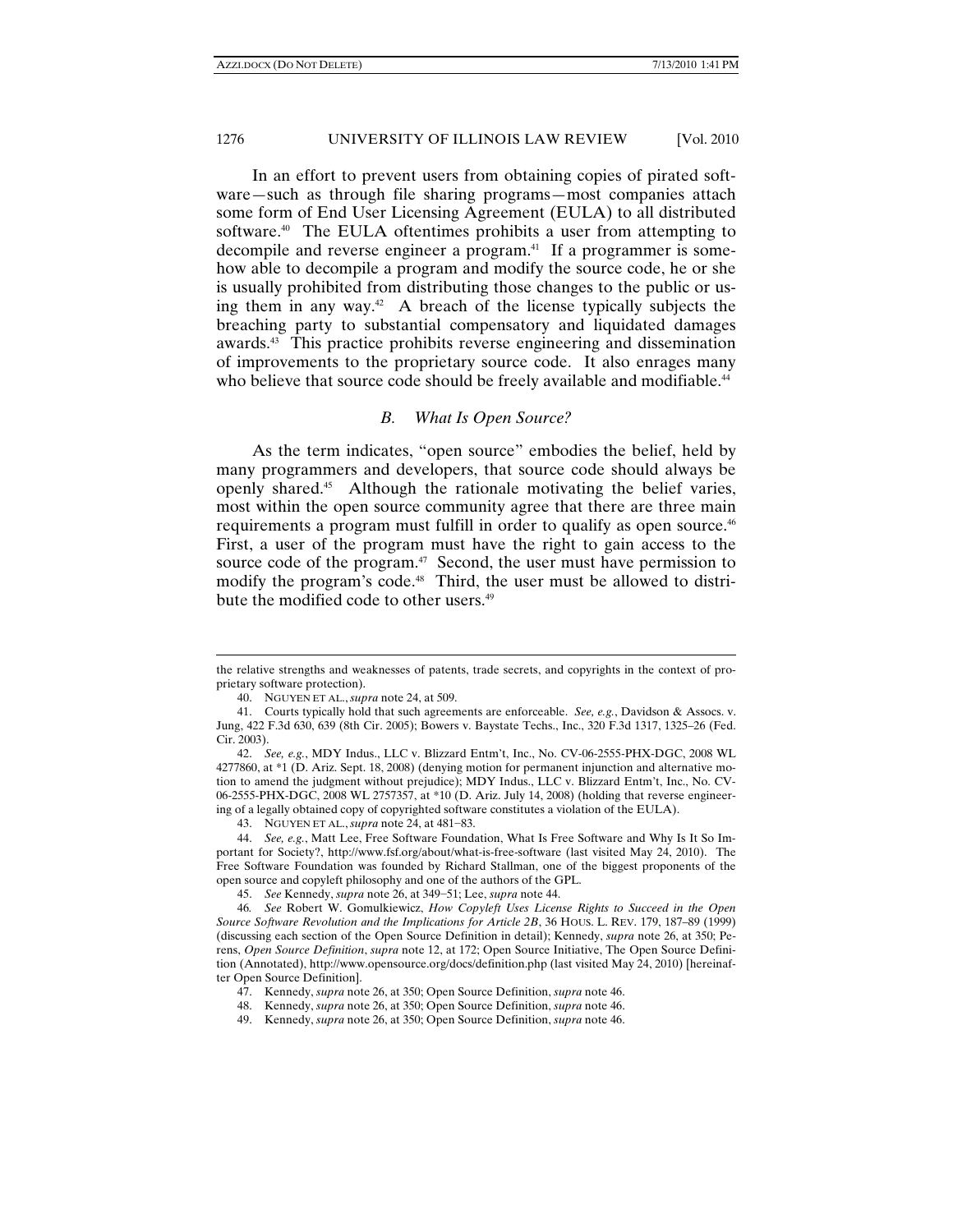At first glance, it appears that the three requirements are met when a person places source code (or a portion thereof) into the public domain. Once dedicated to the public, the code would be available to anyone who desires to use or modify it and, in theory, would sustain an open source community. While a good concept in theory, the realities of the marketplace prohibit such practice.

When a programmer authors source code, copyright protection attaches to the code.50 The programmer owns this copyright and secures the protectable right to use the work as he or she deems fit.<sup>51</sup> If a copyright holder decides to dedicate a work to the public by expressly allowing an individual to modify, copy, or distribute his or her work, however, all rights of control are forfeited. $52$  Therefore, a software development company could take a portion of source code that is dedicated to the public domain, incorporate it into its own work, and protect this "new" code under copyright.53 The public would not receive the benefit of the programming improvement, and any benefit the original programmer hoped to derive from dedicating his or her work to the public would be lost. Additionally, when the open source programmer dedicates his or her code to the public domain, all rights in the copyright are forfeited, and the open source programmer therefore may not compel a user of the code to release any future improvements or modifications into the public domain.<sup>54</sup>

In response to this problem, programmers developed a new type of license—the open source license.<sup>55</sup> Generally speaking, an open source license allows a user "to copy, distribute, or modify the source code, and publicly distribute derived works based on the source code" without requiring the original creator of the code to forfeit all rights in the process.<sup>56</sup>

<sup>50.</sup> Apple Computer, Inc. v. Franklin Computer Corp., 714 F.2d 1240, 1249 (3d Cir. 1983); Williams Elecs., Inc. v. Artic Int'l, Inc., 685 F.2d 870, 877 (3d Cir. 1982).

 <sup>51.</sup> *See* 17 U.S.C. § 201(a) (2006).

 <sup>52.</sup> Kennedy, *supra* note 26, at 350; Sharon K. Sandeen, *Preserving the Public Trust in State-Owned Intellectual Property: A Recommendation for Legislative Action*, 32 MCGEORGE L. REV. 385, 393 (2001) (noting the forfeiture of copyright protection when the author expressly dedicates a work to the public domain).

 <sup>53.</sup> This "new" work would be a derivative work that uses the publicly dedicated work, and although a verbatim copy of the dedicated work would not infringe a copyright of this new work, proprietary derivative works could effectively "build a fence" around the dedicated work. That is, the possible uses and improvements to the work could be copyrighted, rendering the underlying work essentially useless to an open source developer.

 <sup>54.</sup> Fabrizio Marrella & Christopher S. Yoo, *Is Open Source Software the New Lex Mercatoria?*, 47 VA. J. INT'L L. 807, 825 (2007); Sandeen, *supra* note 52, at 350. This forfeiture is often referred to as a non-exclusive public license, which implicitly waives any claim in copyright law upon dedication to the public.

 <sup>55.</sup> Marrella & Yoo, *supra* note 54, at 825.

 <sup>56.</sup> BLACK'S LAW DICTIONARY 1004 (9th ed. 2009) (defining "open-source license").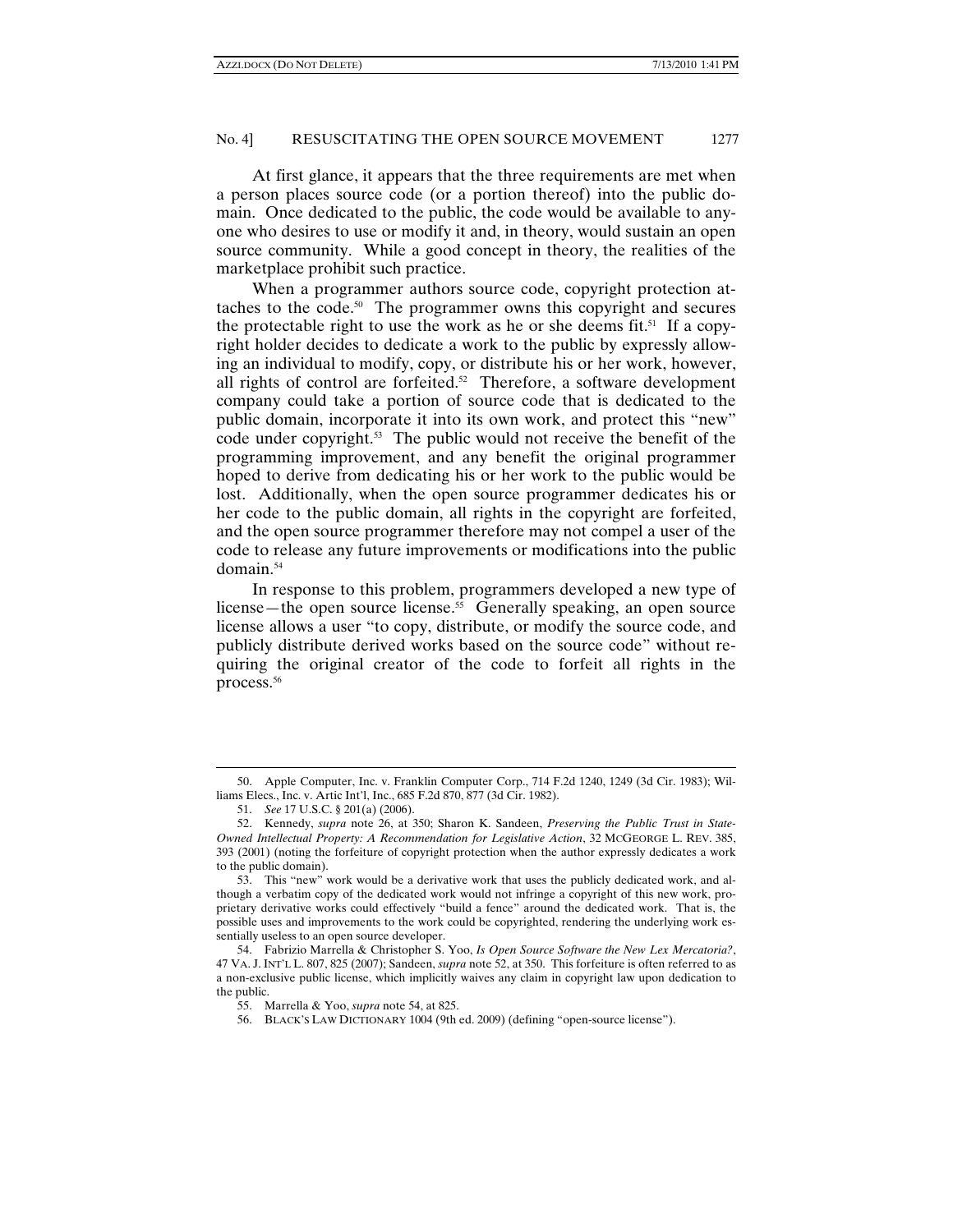$\overline{a}$ 

#### 1278 UNIVERSITY OF ILLINOIS LAW REVIEW [Vol. 2010]

In exchange for access to the source code, the author imposes certain "restrictions" on its use.<sup>57</sup> For example, the author may require that any modifications to the code be placed in the public domain, or that any derivative works provide attribution to the original author when distributed in the future.58 Failure to adhere to the restrictions violates the license, and, in theory, similar to a breach of a traditional license agreement, a damages award or court-ordered injunction would be appropriate.59 As Part III illustrates, enforcement is difficult in practice, but the open source license was intended to allow the code's creator to retain control of the code while gaining the benefits associated with public dedication.<sup>60</sup>

Although the open source philosophy embodies the notion that software should be freely available to the public, the "copyleft" movement, a subset of the open source movement, takes the concept a step further. Code must be freely available and modifiable to be considered open source.61 For a code to qualify as copyleft, however, any person who incorporates, modifies, or derives a new program from the original code must freely provide the entire new version to the public.<sup>62</sup>

Copyleft aims to keep all open source software from being converted to proprietary software.<sup>63</sup> Hence, whereas all software considered copyleft compliant qualifies as open source, not all open source licenses are copyleft compliant. $64$  The different types of open source licensing,

 59. For a discussion of the difficulties in determining the damages resulting from a breach of an open source license, see Fabricius, *supra* note 18, at 75–76.

 60. *See, e.g.*, Clark D. Asay, *The General Public License Version 3.0: Making or Breaking the Foss Movement?*, 14 MICH. TELECOMM. & TECH. L. REV. 265, 269–70 (2008), http://www.mttlr.org/ volfourteen/asay.pdf (noting the purpose of free software is to allow unfettered access for users, including the right to modify and redistribute as they see fit, as opposed to open source software, over which the creator retains more control).

 61. Free refers to free access to the source code, as opposed to freeware, which requires that the software be distributed to all users free of charge. *See* Kennedy, *supra* note 26, at 358; Open Source Definition, *supra* note 46.

63. GNU, What is Copyleft?, *supra* note 62.

 64. *See* GNU Operating System, Categories of Free and Non-Free Software, http://www.gnu. org/philosophy/categories.html (last visited May 24, 2010); Open Source Definition, *supra* note 46.

<sup>57.</sup> Marrella & Yoo, *supra* note 54, at 825; *see also* John Tsai, Note, *For Better or Worse: Introducing the GNU General Public License Version 3*, 23 BERKELEY TECH. L.J. 547, 554 (2008).

 <sup>58.</sup> Marrella & Yoo, *supra* note 54, at 825; Tsai, *supra* note 57, at 554. The nature of the restrictions are highly license dependent. The goal of each licensor dictates license selection; hence, different goals result in different limitations. The Open Source Initiative, discussed *infra*, details the requirements of each license that conforms to the Open Source Definition. *See* Open Source Initiative, Open Source Licenses, http://www.opensource.org/licenses (last visited May 24, 2010) (follow the hyperlinks to obtain a full list of licenses by name or category, and follow the subsequent hyperlinks to view the actual licensing language of each).

 <sup>62.</sup> GNU Operating System, What Is Copyleft?, http://www.gnu.org/copyleft/ (last visited May 24, 2010) [hereinafter GNU, What Is Copyleft?]. As the GNU General Public License states, "When we speak of free software, we are referring to freedom, not price." GNU Operating System, GNU General Public License, http://www.gnu.org/copyleft/gpl.html (last visited May 24, 2010) [hereinafter GNU General Public License]. A person is welcome to sell open source software for profit, so long as the source code is provided to the end user when the sale is completed. *Id.* Hence, a monetary profit is still permissible under a copyleft license. *Id.*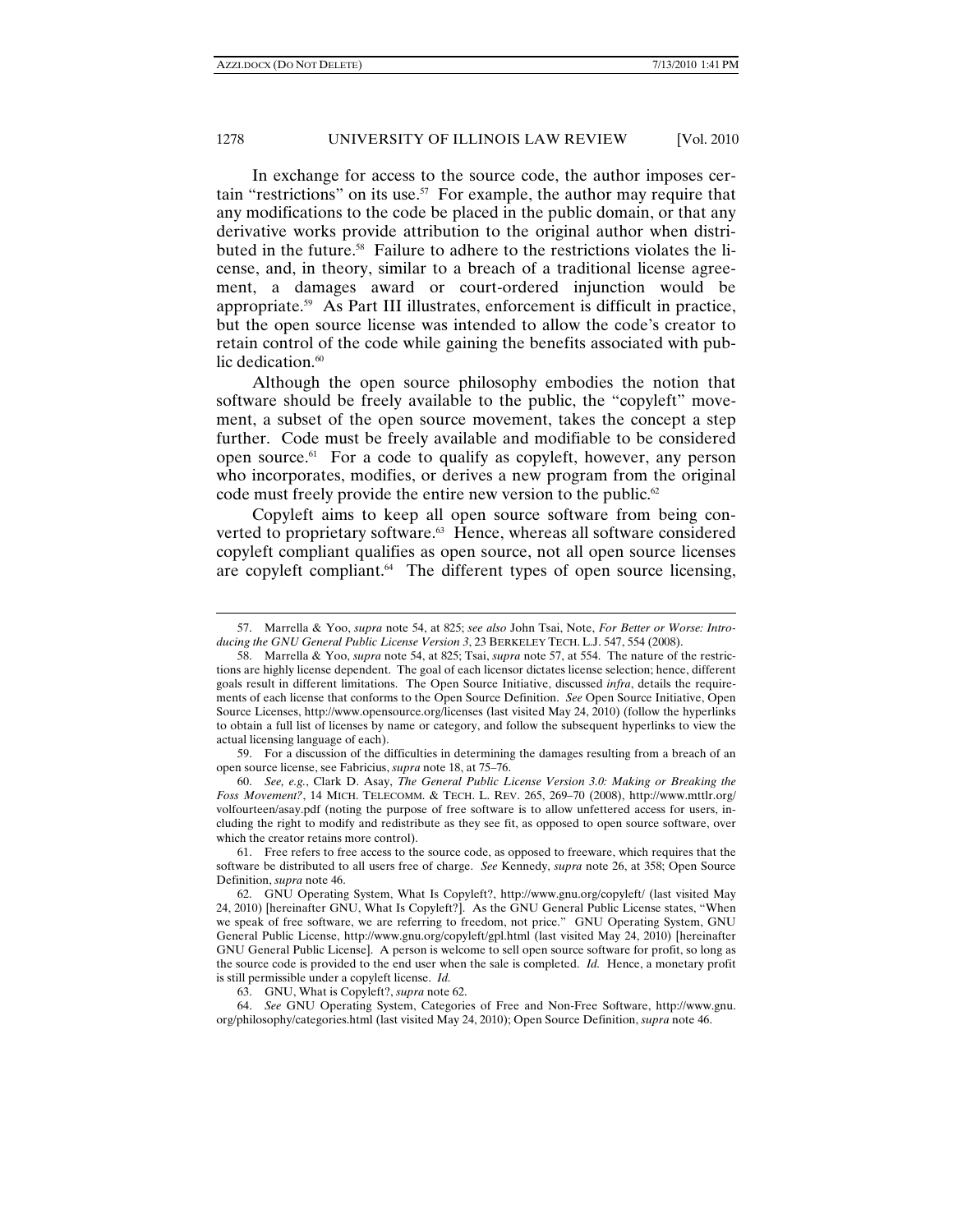both those that are copyleft compliant and those that are not, are discussed below.

### *C. The Open Source Definition: An Attempt at a Standard*

As open source code became more prevalent within the programming community, the number of different open source licenses skyrocketed, resulting in much uncertainty regarding the actual rights granted by different licenses to both the licensor and the licensee.<sup>65</sup> The Open Source Initiative (OSI), founded in the late 1990s, sought to combat this uncertainty by authoring an industry-standard Open Source Definition (OSD). The OSI evaluates purported open source licenses against the OSD to determine whether such licenses are OSD compliant.<sup>66</sup>

Currently, the OSI compares software licensing agreements with the OSD, certifying as OSD compliant any license that meets the definition. $\mathfrak{g}$ This certification alerts potential programmers that the code is indeed open source, and while there may be nuances to the license not dealt with in the OSD, the software is generally safe to modify and distribute.<sup>68</sup> There are currently seventy-seven licenses that qualify as open source under the OSD, and the list continues to grow as additional licenses are written by developers and evaluated by the OSI.<sup>69</sup>

While opinions differ as to what should constitute open source, the general requirements imposed by the OSD remain relatively clear. First, to be OSD compliant, the license cannot restrict anyone from selling or giving away the software either by itself or as part of a software package.<sup>70</sup> Second, any distribution of the software must be accompanied by the source code, or the source code must be freely available via the Internet.<sup>71</sup> Third, the license must allow a user to modify, distribute, or derive new works from the licensed work and allow distribution of these

<sup>65.</sup> The open source movement began in the early 1980s as a small, grassroots rebellion against copyright protection of computer software. GNU Operating System, Overview of the GNU System, http://www.gnu.org/gnu/gnu-history.html (last visited May 24 2010). It is now estimated that as many as 100 million works are covered under some version of open source license. *See* Jacobsen v. Katzer, 535 F.3d 1373, 1378 (Fed. Cir. 2008) (citing statistics provided by Creative Commons); ROD DIXON, OPEN SOURCE SOFTWARE LAW 19−20 (2004).

 <sup>66.</sup> Open Source Initiative, History of the OSI, http://www.opensource.org/history (last visited May 24, 2010) [hereinafter OSI: History].

 <sup>67.</sup> Open Source Initiative, Open Standards Requirements for Software-Rationale, http://www. opensource.org/osr-rationale (last visited May 24, 2010).

 <sup>68.</sup> Open Source Initiative, The License Review Process, http://www.opensource.org/approval (last visited May 24, 2010) (detailing the purpose of the review process, in addition to providing information on how to submit a license to be reviewed by the OSI board).

 <sup>69.</sup> The number of approved licenses includes eleven licenses that "have been superceded [sic] or retired" by the creator of the license but are still considered OSD compliant, as well as the sixty-six licenses approved for current use by the OSI. Open Source Initiative, Licenses by Name, http://www.opensource.org/licenses/alphabetical (last visited May 24, 2010); Open Source Initiative, Superceded and Retired Licenses, http://www.opensource.org/licenses/do-not-use.html (last visited May 24, 2010).

 <sup>70.</sup> Open Source Definition, *supra* note 46.

 <sup>71.</sup> *Id.*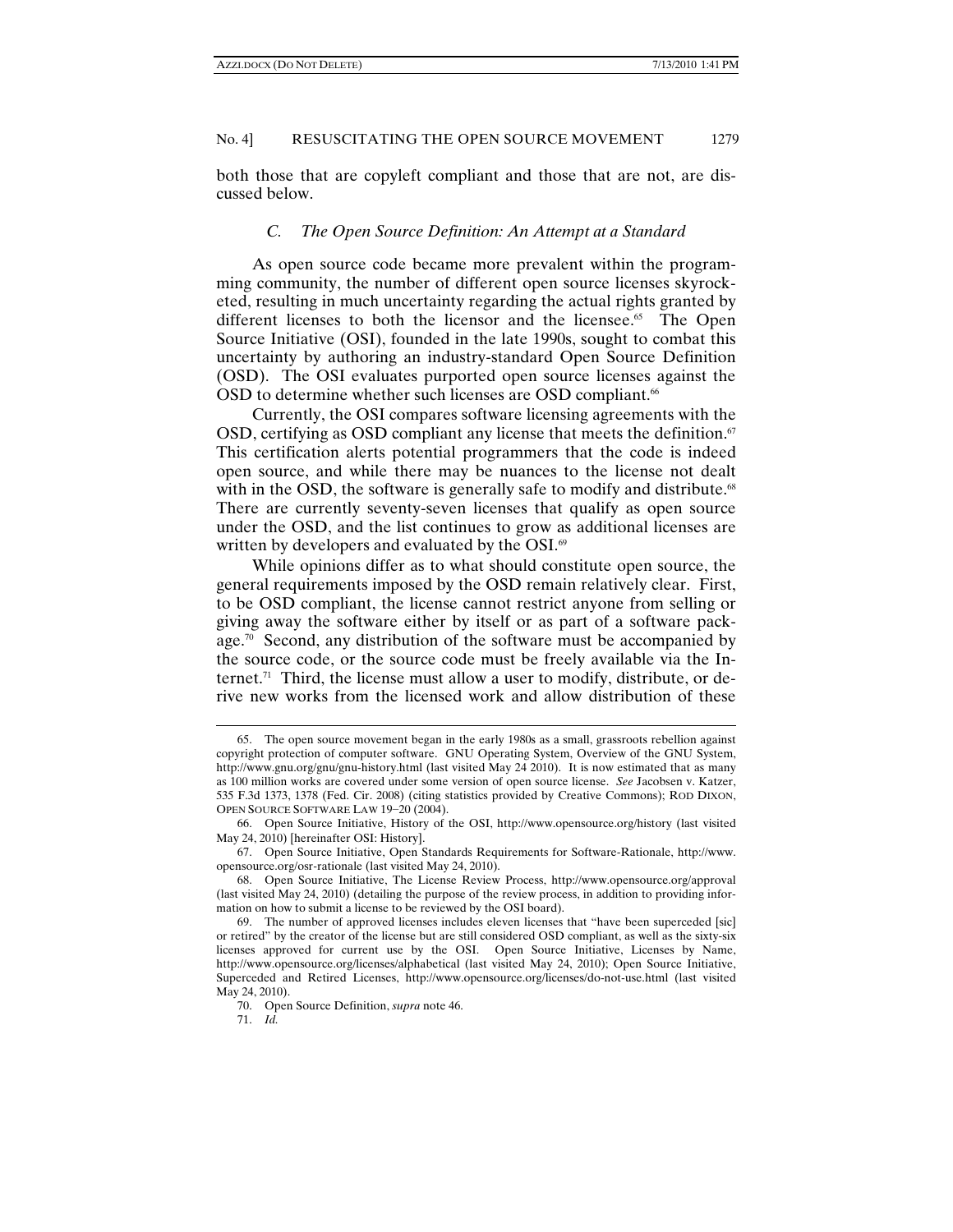"new" works under an open source license.<sup>72</sup> Nevertheless, different licenses incorporate a myriad of additional limitations that further effectuate the will and desire of the programmer.<sup>73</sup>

## *D. The General Public, Artistic, and Other Open Source Licenses*

The most common open source license is the General Public License (GPL).74 Developed by Richard Stallman, founder of the Free Software Foundation (FSF), the GPL is "part manifesto and part license," outlining the free software philosophy and detailing the requirements for a software program to be released under the GPL.<sup>75</sup> As stated in the GPL preamble:

[F]ree software . . . refer[s] to freedom, not price. . . . General Public Licenses are designed to make sure that you, the users of the software,] have the freedom to distribute copies of free software (and charge for them if you wish), that you receive source code or can get it if you want it, that you can change the software or use pieces of it in new free programs, and that you know you can do these things.76

Stallman, an MIT professor and software developer since the 1970s, created the first version of the GPL in an effort to combat the proprietary software development that took programming out of the open source community and into the private, business-focused sector.<sup>77</sup> The license continues to evolve, with the newest version being released in 2007.78 Arguably, this is the most complete open source licensing agreement, with lawyers and programmers attempting to draft a license that would allow the licensor to retain broad rights enforceable against the licensee and other users.<sup>79</sup>

To ensure that GPL-licensed software remains "free," the license requires that any GPL software mixed with non-GPL software be subject to the terms of the GPL.<sup>80</sup> Furthermore, any modifications made to GPL software must remain available in the public domain; in other words, the

<sup>72.</sup> *Id.*

 <sup>73.</sup> For a brief overview of the different features of the most popular open source licenses available today, see Alan Stern & Robin J. Lee, *Open Source Licensing*, *in* UNDERSTANDING THE INTELLECTUAL PROPERTY LICENSE 2008, at 259, 288–96 (2008).

 <sup>74.</sup> Tsai, *supra* note 57, at 552.

 <sup>75.</sup> Kennedy, *supra* note 26, at 350; *see also* GNU Operating System, The GNU Manifesto, http://www.gnu.org/gnu/manifesto.html (last visited May 24, 2010) [hereinafter GNU Manifesto].

 <sup>76.</sup> GNU General Public License, *supra* note 62.

 <sup>77.</sup> Richard Stallman, *The GNU Operating System and the Free Software Movement*, *in* OPEN SOURCES: VOICES FROM THE OPEN SOURCE REVOLUTION, *supra* note 12, at 53, 53–55, *available at* http://www.gnu.org/gnu/thegnuproject.html.

 <sup>78.</sup> See generally Asay, *supra* note 60, for an in depth analysis and discussion of the terms in the newest version of the GPL license, commonly referred to as GPLv3.

 <sup>79.</sup> For an explanation of the GPLv3 drafting process, including the lawyers and interests involved, see Bruce Byfield, *The GPLv3 Process: Public Consultation and Private Drafting*, LINUX.COM, Aug. 25, 2006, http://www.linux.com/archive/articles/56554.

 <sup>80.</sup> GNU General Public License, *supra* note 62.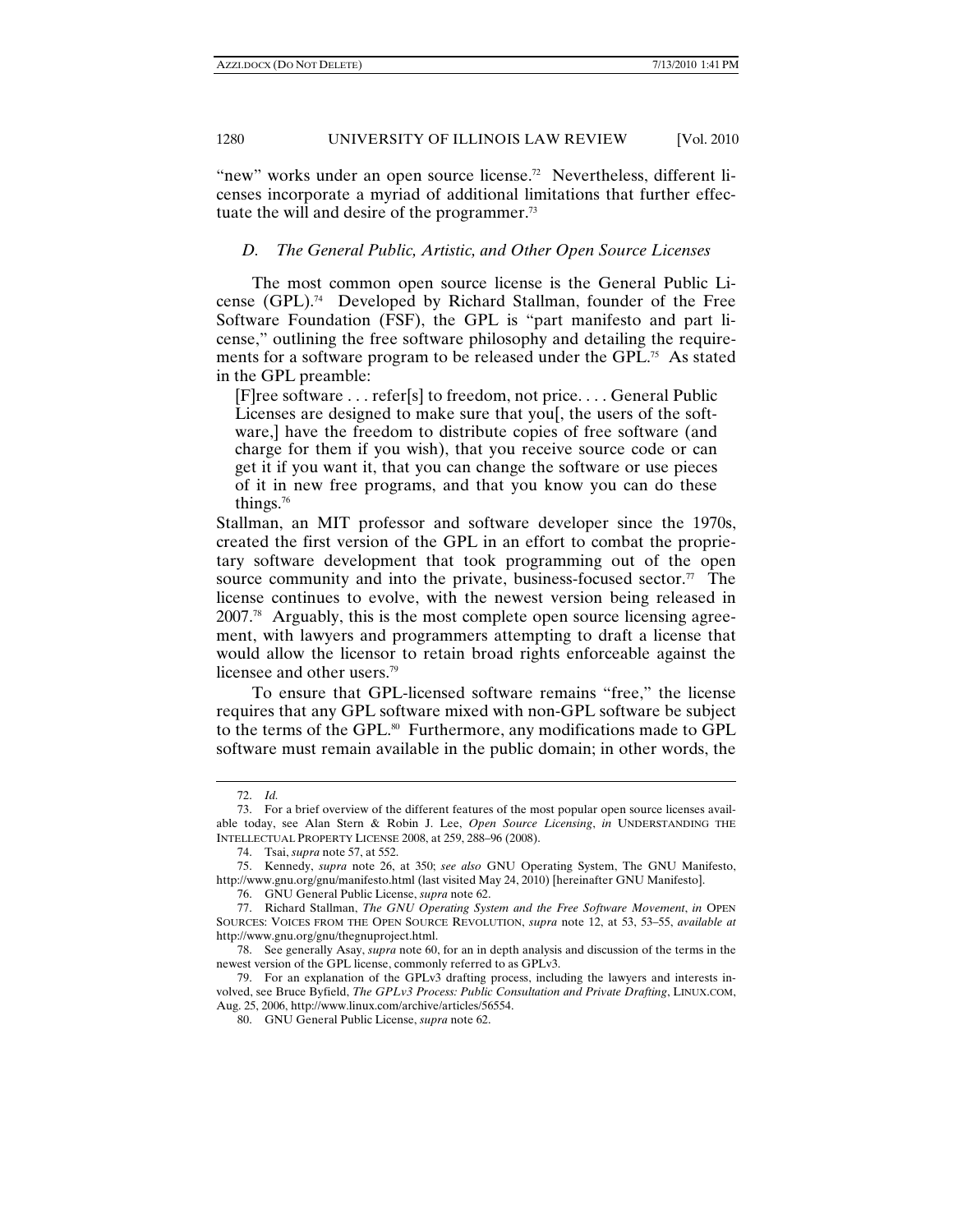software may never be privatized.<sup>81</sup> In addition, all works derived from GPL software must be released under the GPL license, and works sold for profit must include full, unfettered access to the source code of the program.82 Therefore, the GPL license is both an open source license and a copyleft-compliant agreement.<sup>83</sup>

Another example of an open source license is the Artistic License, which was the agreement at issue in *Jacobsen v*. *Katzer*. 84 The license permits the user to copy and modify the original source.<sup>85</sup> But any such modification or incorporation of the original source code into another work must contain attribution to the original source code and must document what portions of the new, modified work are products of the original source.<sup>86</sup> If the attribution is appropriate, distribution of the modified work as proprietary software is permissible under the licensing terms.87 Hence, the Artistic License is OSD compliant but fails to meet the definition of copyleft.

Other licenses considered OSD compliant embody some tenets of Stallman's copyleft philosophy but do not place as many restrictions on downstream control. One example is the Berkley Software Distribution (BSD) license, which was used in the development of the Unix operating system for  $AT&T$ <sup>88</sup> BSD-licensed source code is freely available to the public in order to encourage the creation of derivative works.<sup>89</sup> Similar to the GPL, the BSD license promotes a community-based programming approach.<sup>90</sup>

In an effort to make BSD-licensed code more appealing to commercial developers, derivative works are not automatically subjected to the BSD license's terms.<sup>91</sup> Therefore, although commercial developers are encouraged to return derivative works to the public domain, they are not required to do so under the license.<sup>92</sup> Hence, the BSD license does not conform to the definition of copyleft embodied by the GPL, but still qualifies as open source under the OSD.93

With the sheer volume of open source licenses available, a person must be careful when speaking in generalities with respect to open

<sup>81.</sup> *Id.*

 <sup>82.</sup> *Id.*

 <sup>83.</sup> All GPL licenses have at least one exception to their copyleft compliance, however, known as the "system library exception." *See* GNU Operating System, Frequently Asked Questions About the GNU Licenses, http://www.gnu.org/licenses/gpl-faq.html (last visited May 24, 2010).

 <sup>84. 535</sup> F.3d 1373, 1375–76 (Fed. Cir. 2008).

 <sup>85.</sup> Open Source Initiative, Artistic License 2.0, http://www.opensource.org/licenses/artisticlicense-2.0.php (last visited May 24, 2010) [hereinafter Artistic License 2.0].

 <sup>86.</sup> *Id.*

 <sup>87.</sup> *Id.*

 <sup>88.</sup> *See* Andrew LaFontaine, Note, *Adventures in Software Licensing:* SCO v. IBM *and the Future of the Open Source Model*, 4 J. ON TELECOMM. & HIGH TECH. L. 449, 464–65 (2006).

 <sup>89.</sup> *See* Kennedy, *supra* note 26, at 363; Open Source Definition, *supra* note 46.

 <sup>90.</sup> *See* Kennedy, *supra* note 26, at 363–64; Open Source Definition, *supra* note 46.

 <sup>91.</sup> Kennedy, *supra* note 26, at 364; Open Source Definition, *supra* note 46.

 <sup>92.</sup> Kennedy, *supra* note 26, at 364; Open Source Definition, *supra* note 46.

 <sup>93.</sup> Kennedy, *supra* note 26, at 364; Open Source Definition, *supra* note 46.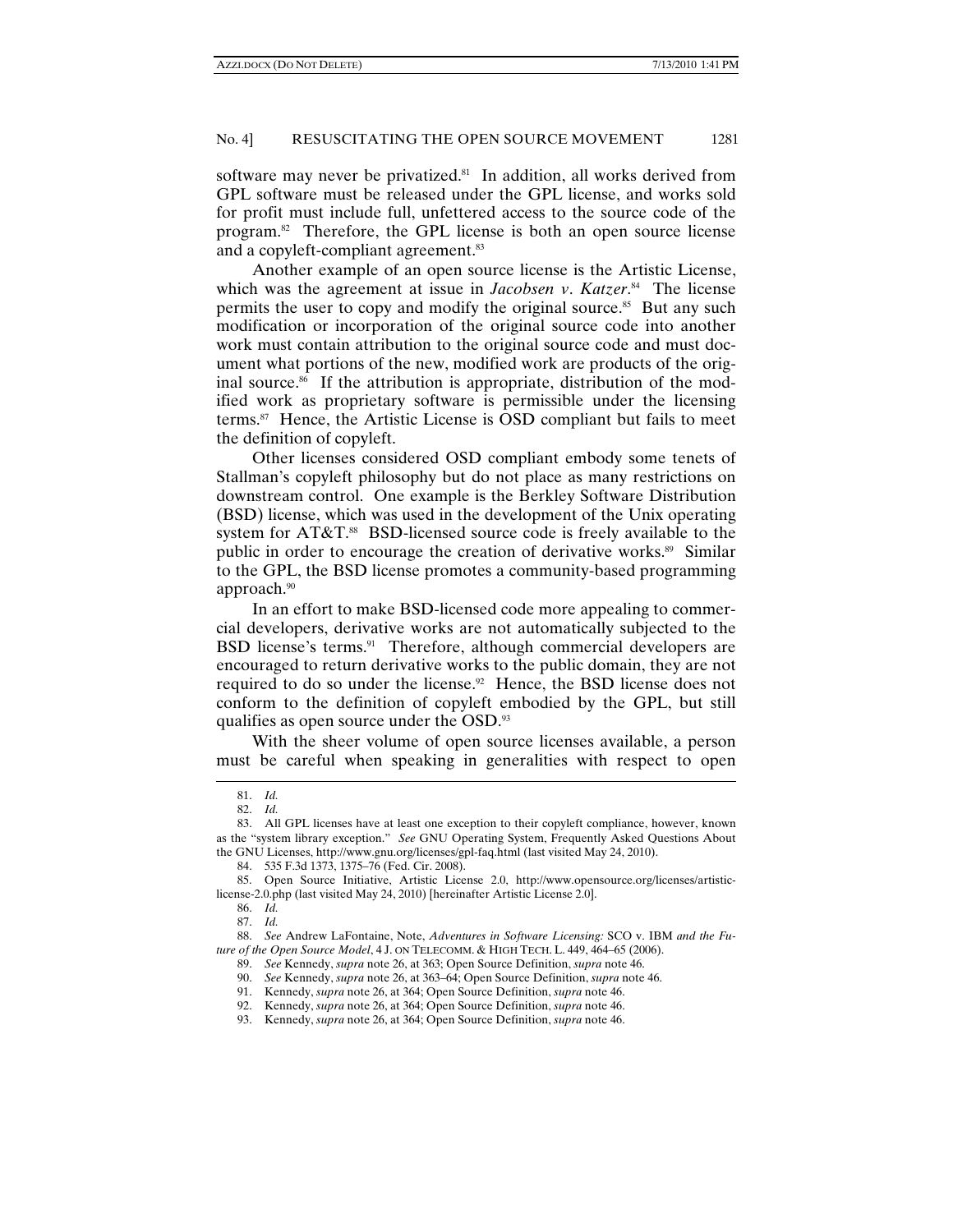$\overline{a}$ 

#### 1282 UNIVERSITY OF ILLINOIS LAW REVIEW [Vol. 2010

source. Licensing agreements are nuanced documents, with differences in both language and philosophy arguably leading to different interpretations of open source agreements. Therefore, Part III of this Note, after first addressing the general enforcement issues facing these open source licenses, analyzes two licenses in particular: the Artistic License at issue in *Jacobsen v*. *Katzer* and the GPL, which is the most widely used open source license and best embodies the copyleft philosophy.<sup>94</sup>

#### III. ANALYSIS

While open source licensing continues to grow and permeate the software development landscape, the enforceability of these licensing agreements remains relatively unclear.95 Under traditional software licensing agreements, the developer grants some type of license to the licensee for either monetary compensation or access to the software's source code.<sup>96</sup> Because the license protects the proprietary work, the value of the work is more amenable to protection under copyright, patent, or even state trade secret law.<sup>97</sup> Relief is available to the developer under all three protection regimes when the relevant laws are broken.<sup>98</sup>

When traditional licensing agreements are not enforceable under copyright, patent, or trade secret law, they are still typically enforceable under contract law because the licensing agreement involves at least two parties that agreed to be contractually bound to the licensing terms.<sup>99</sup> Additionally, in cases where monetary damages are difficult to prove with certainty, liquidated damages provisions may be included in the license.100 In open source licensing agreements, however, contractual re-

<sup>94.</sup> Though use of licensing agreements in open source is difficult to precisely track given the nebulous nature of most projects, certain open source forums evidence GPL, GPLv2, and GPLv3's prevalence. *See, e.g.*, freshmeat.net, Statistics and Top 20, http://freshmeat.net/stats (last visited Mar. 18, 2009) (showing that GPL licenses protect almost two-thirds of the current projects on this particular open source forum).

 <sup>95.</sup> Fabricius, *supra* note 18, at 68 ("Discussing open source licenses as a single monolithic license must be avoided . . . .").

 <sup>96.</sup> One frequently seen example is the shrink-wrap license agreement. These agreements come with many types of software bought by a consumer, and "seek to (1) prohibit users from making unauthorized copies of the software, (2) prohibit modifications to the software, (3) limit use of the software to one computer, (4) limit the manufacturer's liability, and (5) disclaim warranties." BLACK'S LAW DICTIONARY, *supra* note 56, at 1004.

 <sup>97.</sup> All of these areas include damages provisions for infringement or misappropriation of the proprietary work. *See* 17 U.S.C. §§ 502−505 (2006) (enumerating available remedies under the copyright laws); 35 U.S.C. §§ 281−297 (enumerating available remedies under the patent laws); UNIF. TRADE SECRETS ACT §§ 2–4 (1985) (enumerating available remedies for trade secret misappropriation under the Uniform Trade Secret Act, which has been adopted in whole or in part in almost every state).

 <sup>98.</sup> *See* 17 U.S.C. §§ 502−505; 35 U.S.C. §§ 281−297; UNIF. TRADE SECRETS ACT §§ 2–4.

 <sup>99.</sup> In other words, offer, acceptance, and consideration are readily ascertainable from the context of the licensing agreement.

 <sup>100.</sup> For a definition of liquidated damages, see BLACK'S LAW DICTIONARY, *supra* note 56, at 447 ("An amount contractually stipulated as a reasonable estimation of actual damages to be recovered by one party if the other party breaches. If the parties to a contract have properly agreed on liquidated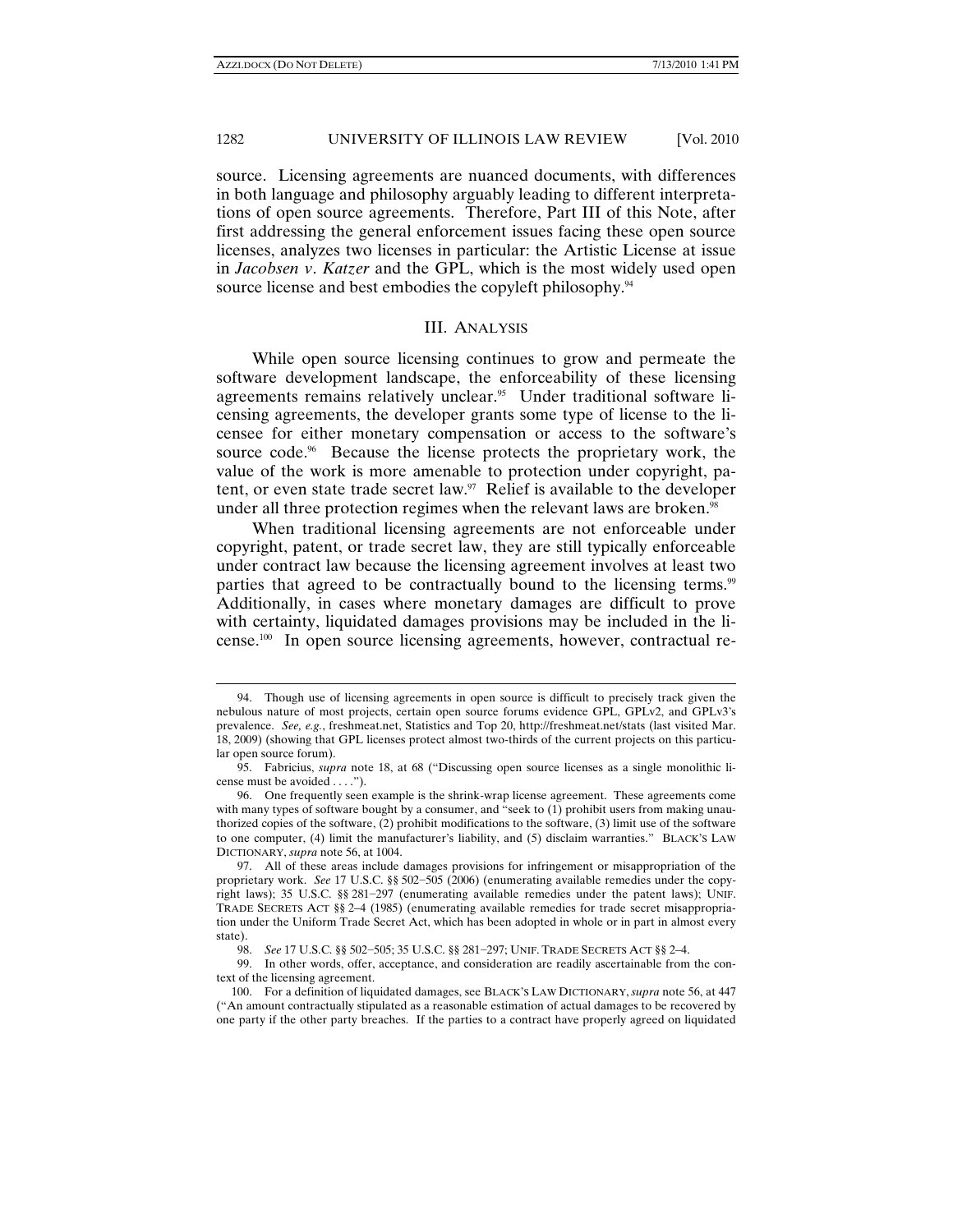quirements—namely, offer, acceptance, and consideration, as well as liquidated damages provisions—are oftentimes lacking.101

# *A. Enforcing Open Source Licenses: The Condition Versus Covenant Distinction*

At the heart of the *Jacobsen* decision is the distinction between covenants and conditions in licensing agreements.102 The difference, though somewhat nuanced, is nonetheless critical to understanding both the Federal Circuit's decision and open source licensing in general.<sup>103</sup> A condition may be defined as a restriction that "govern[s] the scope of the permission to perform acts that would otherwise constitute copyright infringement," while a covenant "govern[s] [the] acts that are additional to or beyond the scope of acts that constitute copyright infringement."104 In other words, covenants include actions the licensee agrees not to do in accepting the licensing agreement, whereas a condition is a restriction that must be satisfied for the user to be licensed in the first place.105 If a court determines that a licensing term is a covenant, state contract law governs.106 Alternatively, if the court determines a term to be a condition, federal copyright law governs.<sup>107</sup>

Although this distinction may appear inanely subtle and therefore not important, the difference is actually quite significant in the context of open source licensing. As discussed below, remedies available to the injured party differ depending on whether the claim is based on copyright or contract law.108 Most notably, copyright law entitles the licensor to statutory damages, as well as attorney fees in some cases, whereas contract law does not. $109$ 

# *1. Enforcing Open Source Licenses Under State Contract Law*

There is a wide variety of software licensing agreements, but the same fundamental principles of contract law govern all of them. For a

damages, the sum fixed is the measure of damages for a breach, whether it exceeds or falls short of the actual damages.").

 <sup>101.</sup> *See* Fabricius, *supra* note 18, at 72−76.

 <sup>102.</sup> *See* Jacobsen v. Katzer, 535 F.3d 1373, 1380 (Fed. Cir. 2008); Jacobsen v. Katzer, No. C 06- 01905 JSW, 2007 WL 2358628, at \*6 (N.D. Cal. Aug. 17, 2007).

 <sup>103.</sup> Richard Wilder & Noah Clements, GPLv3 Is a Contract and Why It Matters 2 (n.d) (White Paper, Ass'n for Competitive Tech.) (on file with author).

 <sup>104.</sup> *Id.* 

 <sup>105.</sup> Posting of Michael Kwun to Electronic Frontier Foundation Deeplinks Blog, http://www. eff.org/deeplinks/2008/08/condition-or-covenant-and-why-should-you-care (Aug. 13, 2008).

 <sup>106.</sup> *Jacobsen*, 535 F.3d at 1380.

 <sup>107. 17</sup> U.S.C. § 301 (2006) ("[A]ll legal or equitable rights that are equivalent to any of the exclusive rights within the general scope of copyright . . . are governed exclusively by [the Federal Copyright Act]."); *see also* Sun Microsystems, Inc. v. Microsoft Corp., 188 F.3d 1115, 1121 (9th Cir. 1999); Graham v. James, 144 F.3d 229, 236 (2d Cir. 1998).

 <sup>108.</sup> *See infra* Part III.A.1–2.

 <sup>109.</sup> *See infra* Part III.A.2.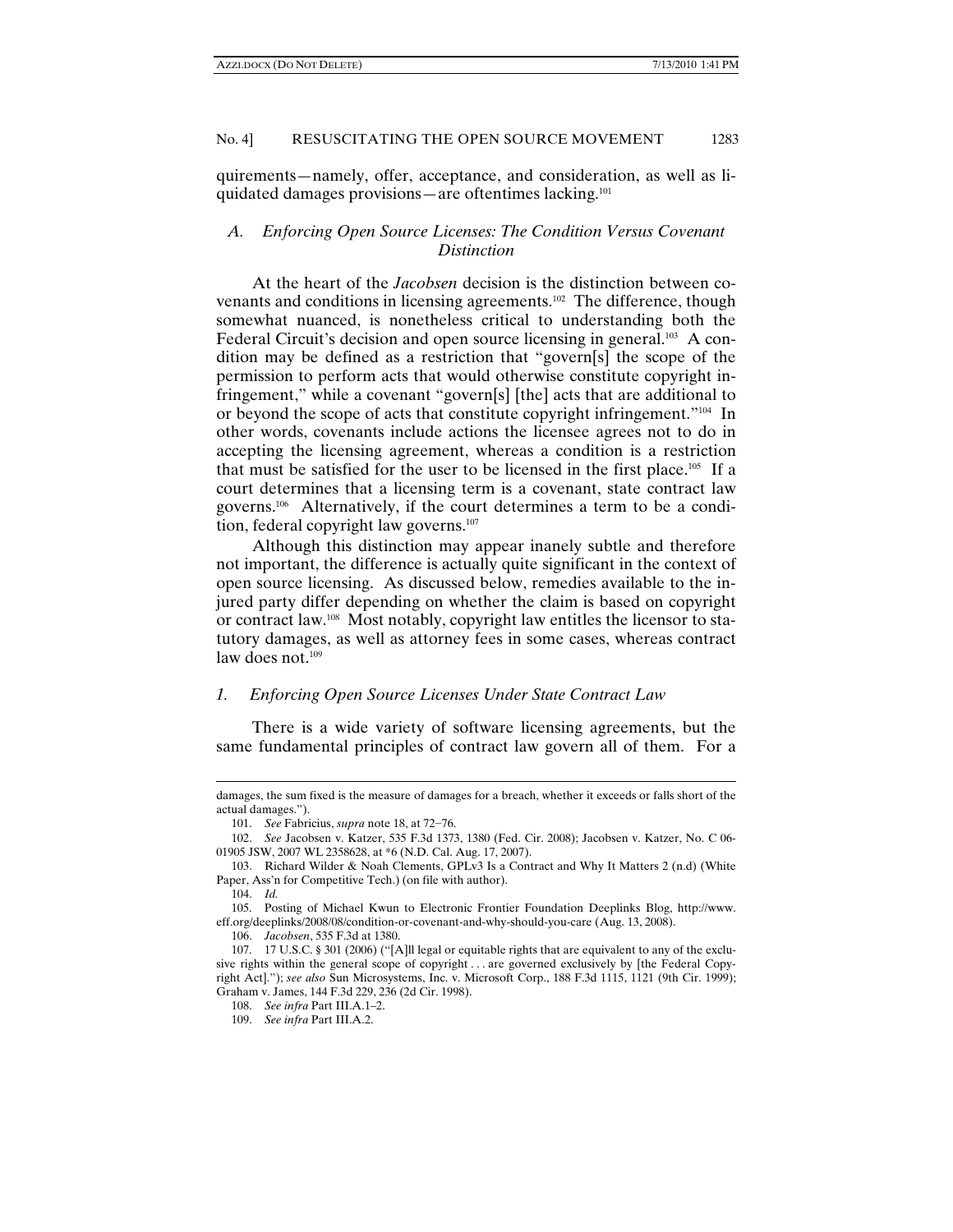license to be enforced under principles of contract law, an offer, acceptance, and consideration must be present.<sup>110</sup> In the context of open source licensing, the offer usually takes the form of a programmer providing a piece of source code on a website for public use, with the licensing agreement in plain view on the webpage.111 Acceptance and consideration, however, are often more difficult to prove.112 Even if a user of the code derives a benefit from using it, proving that the user accepted the license's terms remains difficult.<sup>113</sup>

The *Restatement (Second) of Contracts* defines acceptance as "a manifestation of assent to the terms thereof made by the offeree in a manner invited or required by the offer."114 This manifestation of assent can be through promise or conduct.115 As noted by the Seventh Circuit in *ProCD, Inc*. *v*. *Zeidenberg*, "A buyer may accept [a contract] by performing the acts the vendor proposes to treat as acceptance."116 Professor Sapna Kumar notes that a potential open source licensee may accept the license "by distributing her software with a copy of the license. If the recipient modifies the program and then distributes it, she triggers the terms and conditions of the license. If the recipient adheres to these restrictions, she will likely be found to have 'accepted' the [license]."<sup>117</sup>

In *ProCD* and its progeny, licensors secured acceptance by using a "click-wrap" or "shrink-wrap" provision.<sup>118</sup> These provisions ensure that the licensee has actual notice of the license and effectively manifests his or her assent, thereby perfecting acceptance of the licensing terms.<sup>119</sup> In

 $\overline{a}$ 

114. RESTATEMENT (SECOND) OF CONTRACTS § 50.

115. *Id.* 

116. 86 F.3d 1447, 1452 (7th Cir. 1996).

 117. Sapna Kumar, *Enforcing the GNU GPL*, 2006 U. ILL. J.L. TECH. & POL'Y 1, 18 (footnote omitted).

<sup>110.</sup> RESTATEMENT (SECOND) OF CONTRACTS § 17(1) (1981) ("[T]he formation of a contract requires a bargain in which there is a manifestation of mutual assent to the exchange and a consideration."); *id.* §§ 24−34 (detailing the various nuances of what constitutes an offer); *id.* §§ 48−69 (defining what constitutes an acceptance); *id.* § 71 (outlining the requirements of exchange); *id.* § 79 (detailing what constitutes adequacy of consideration).

 <sup>111.</sup> *See* Fabricius, *supra* note 18, at 72−76 (noting the various problems presented by enforcing the Artistic License under contract law, and hypothesizing that based on current case law, the offer (and acceptance) would be made clearer if shrink-wrap or click-wrap agreements were used).

 <sup>112.</sup> *Id.*

 <sup>113.</sup> *See* Specht v. Netscape Commc'ns Corp., 306 F.3d 17, 35 (2d Cir. 2002) (holding no implicit consent by the offeree to contract terms posted on a website). *But see* Register.com, Inc. v. Verio, Inc., 356 F.3d 393, 402 (2d Cir. 2004) (holding that the offeree encountering terms of a contract through a posted link was assent under contract law).

 <sup>118.</sup> Davidson & Assocs. v. Jung, 422 F.3d 630, 639 (8th Cir. 2005) (holding shrink-wrap agreement clause prohibiting reverse engineering enforceable); Forrest v. Verizon Commc'ns, Inc., 805 A.2d 1007, 1010 (D.C. 2002) (holding a forum selection clause enforceable when a click-wrap Internet agreement was the only notice of such a clause); i.LAN Sys., Inc. v. Netscout Serv. Level Corp., 183 F. Supp. 2d 328, 330, 338–39 (D. Mass. 2002) (holding a click-wrap license enforceable against the software purchaser).

 <sup>119.</sup> *But see* Richard A. Epstein, *Why Open Source Is Unsustainable*, FIN. TIMES, Oct. 21, 2004, http://www.ft.com/cms/s/2/78d9812a-2386-11d9-aee5-00000e2511c8.html ("In principle, the entire Microsoft operating system could count as 'the work' that becomes open source because a few lines of open source code have been incorporated into it by inadvertence."). While incorporation by true inadvertence will likely not result in such dire consequences as predicted by Epstein, the possibility of a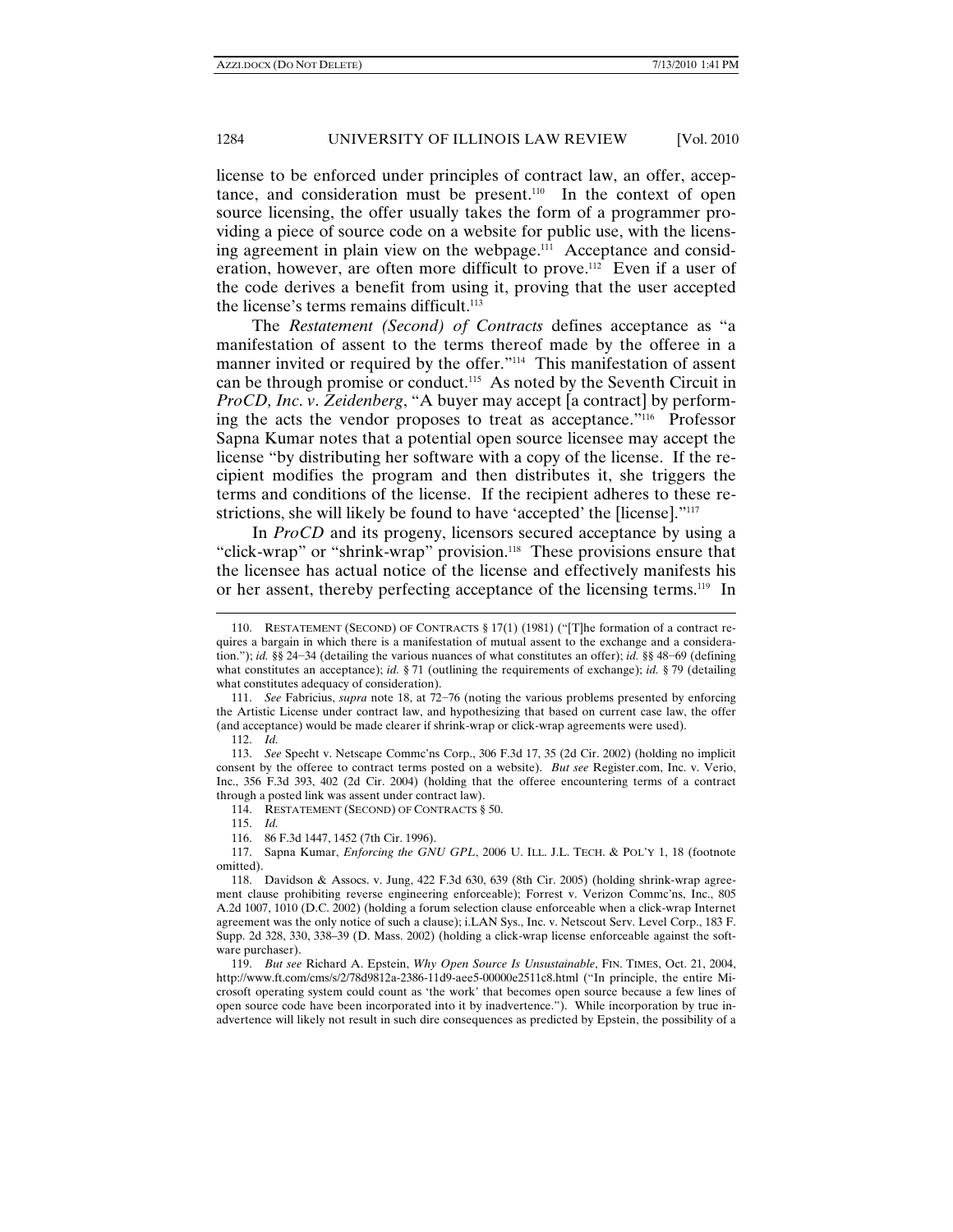the context of open source, many programmers do not utilize such provisions and instead post a link or folder containing the relevant licensing agreement on the website where the source code is available.<sup>120</sup> Arguably, a user would be able to download the open source code without notice of the licensing terms, making acceptance of the terms difficult to prove.121 The user could reasonably assert that he or she believed the code was dedicated to the public and that use of the code did not constitute any acceptance of the agreement.<sup>122</sup>

In addition to acceptance, the licensor must also prove consideration. Typically, consideration takes the form of monetary payment or a promise, such as when a user of a good or service provides some type of monetary compensation in exchange for the promise of service or delivery of a good.123 In the context of open source, however, such traditional notions are difficult to apply. By definition, an open source programmer distributes source code with no (or nominal) limits on how the end user modifies the code.<sup>124</sup> Identifying what tangible benefit the programmer receives in return for the access to the code is difficult.<sup>125</sup>

Given that the consideration threshold in contract is low, the benefit the licensor receives could be the public's contribution to the licensed source code, and the benefit received by the licensee is the code, which would not be available but for the open source license.<sup>126</sup> As exemplified by the Artistic License, there is no requirement for the licensee to make any modifications to the original code available under an open source license; the licensor does not receive improvements to the code in ex-

slightly modified scenario playing out is still cause for concern. For instance, if a programmer at Microsoft were to click the "I accept" box on an open source agreement and then incorporate even a relatively small portion of the licensed code in the Microsoft operating system, theoretically speaking, a court would be within its power to compel licensing of the "infected" portion of the code under the open source agreement as the license requires. While unlikely in practice, it is still a concern worth noting.

 <sup>120.</sup> *See, e.g.*, Jacobsen v. Katzer, 535 F.3d 1373, 1376 (Fed. Cir. 2008) (referencing the "'COPYING' file" with licensing terms labeled on the plaintiff's website and viewable by user).

 <sup>121.</sup> *See* Fabricius, *supra* note 18, at 73.

 <sup>122.</sup> *See* Register.com, Inc. v. Verio, Inc., 356 F.3d 393, 401–02 (2d Cir. 2004) (noting offeree had notice of contract terms posted on a website prior to holding the agreement enforceable).

 <sup>123.</sup> *See* RESTATEMENT (SECOND) OF CONTRACTS § 71 (1981) (noting the requirements for consideration to exist). This is certainly the most straightforward type of consideration in contract law, but forbearance, promise, and the like are also common. Given the structure of the license, each type of consideration runs into the same fundamental difficulties.

 <sup>124.</sup> Certainly, limits such as attribution to the original author may apply, but with respect to how the actual code is modified or distributed, by its very nature open source embodies the notion that the code should be used with little to no restriction. To do otherwise would implicitly adopt a more traditional notion of copyright law and the licensing practices that go with it.

 <sup>125.</sup> *But see* Robert A. Hillman & Maureen A. O'Rourke, *Rethinking Consideration in the Electronic Age*, 61 HASTINGS L.J. 311, 314–15 (2009) (arguing that copyleft and other open source licensing restrictions do not lack consideration and that courts should reconceptualize the consideration doctrine more generally as society moves from a paper to digital age); Ming-Wei Wu & Ying-Dar Lin, *Open Source Software Development: An Overview*, COMPUTER, June 2001, at 33, 33–34, http://speed. cis.nctu.edu.tw/~ydlin/insideopen.pdf (noting that the large scale collaboration and feedback that is at the core of open source allows development and refinement of a multitude of programming projects).

 <sup>126.</sup> *See* Hillman & O'Rourke, *supra* note 125, at 328–29.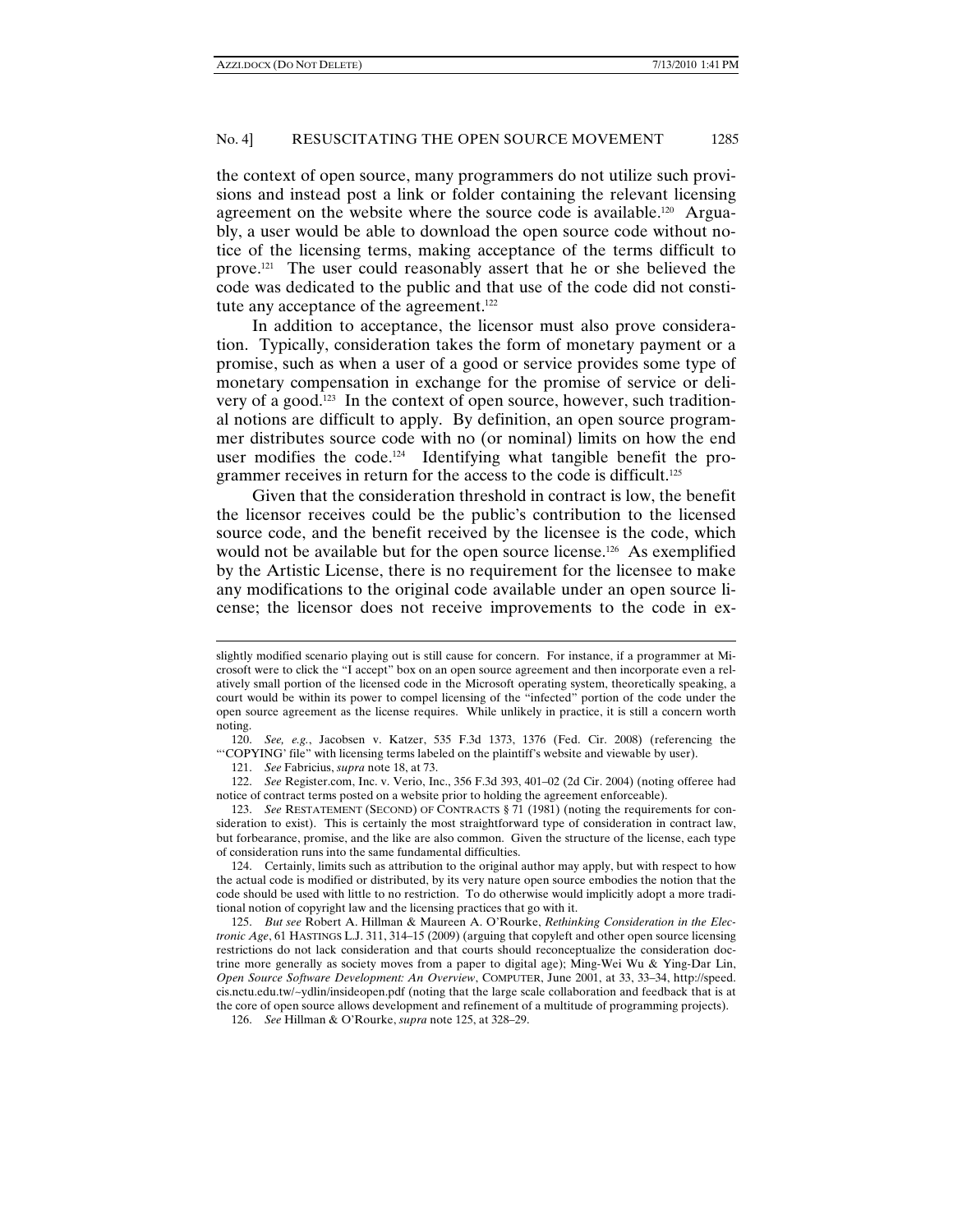change for the public dissemination.<sup>127</sup> In such cases, identifying the requisite consideration proves problematic.128

Even if a valid contract exists, additional obstacles may prevent effective enforcement of the license in court.<sup>129</sup> When the source code is free, proving damages flowing from the breach of the license is difficult because the licensor is not entitled to any monetary compensation under the terms of the agreement.<sup>130</sup> State contract law governs contract formulation and interpretation, and most states require the injured parties to prove a damages award with reasonable certainty for an award to be proper.131 For open source license agreements, such damages are not easy to ascertain.<sup>132</sup> Additionally, the plaintiff's burden of proof to receive injunctive relief is high.133 Therefore, a licensee will be able to continue using the code without further problems.

Suppose that despite all of the aforementioned problems, a licensor is able to establish a valid contract but is unable to prove damages with reasonable certainty. Under contract law, a licensor could theoretically pursue specific performance of the licensing term.134 In the case of open source licensing agreements, this may require the licensor to make the entire derivative work available under the open source licensing agreement at issue.<sup>135</sup> This "viral licensing" aspect would further incentivize judges to find the license unenforceable because harm done to the unwitting licensee could be disproportionately severe when compared to the harm endured by the licensor.<sup>136</sup> As the above analysis illustrates, in the context of open source licensing, enforcement of the license under contract law leaves much to be desired.

Finally, the plaintiff's burden of proof for a preliminary injunction may be difficult to meet. To prevail on a petition for a preliminary injunction, the licensor needs to show (1) a likelihood of success on the merits of the contract claim and (2) that irreparable harm would occur

<sup>127.</sup> *See* Fabricius, *supra* note 18, at 74–75.

 <sup>128.</sup> Fabricius discusses the related problem presented by the concept of the bare licensing agreement, which is essentially a permissive grant to use property without any sort of return promise. *See id.* at 81–82.

 <sup>129.</sup> *See* RESTATEMENT (SECOND) OF CONTRACTS §§ 346−347 (1981) (defining when damages are appropriate, how to measure damages, and what to do if damages are nominal or uncertain).

 <sup>130.</sup> *See id.*; Fabricius, *supra* note 18, at 75.

 <sup>131.</sup> RESTATEMENT (SECOND) OF CONTRACTS § 352 ("Damages are not recoverable for loss beyond an amount that the evidence permits to be established with reasonable certainty.").

 <sup>132.</sup> *See, e.g.*, Artistic License 2.0, *supra* note 85 (failing to provide any liquidated damages provision or enunciate a benefit that can be monetarily quantified to a reasonable degree of certainty).

 <sup>133.</sup> *See* RESTATEMENT (SECOND) OF CONTRACTS § 359(1). Plaintiff would be forced to prove that the expectation interest that he or she has necessitates an injunction. As the source code is usually provided free of charge with no limitations on the modifications that may be done, this hurdle will be difficult to overcome.

 <sup>134.</sup> *Id.* § 345(b).

 <sup>135.</sup> *See* Kumar, *supra* note 117, at 15.

 <sup>136.</sup> *See* Epstein, *supra* note 119.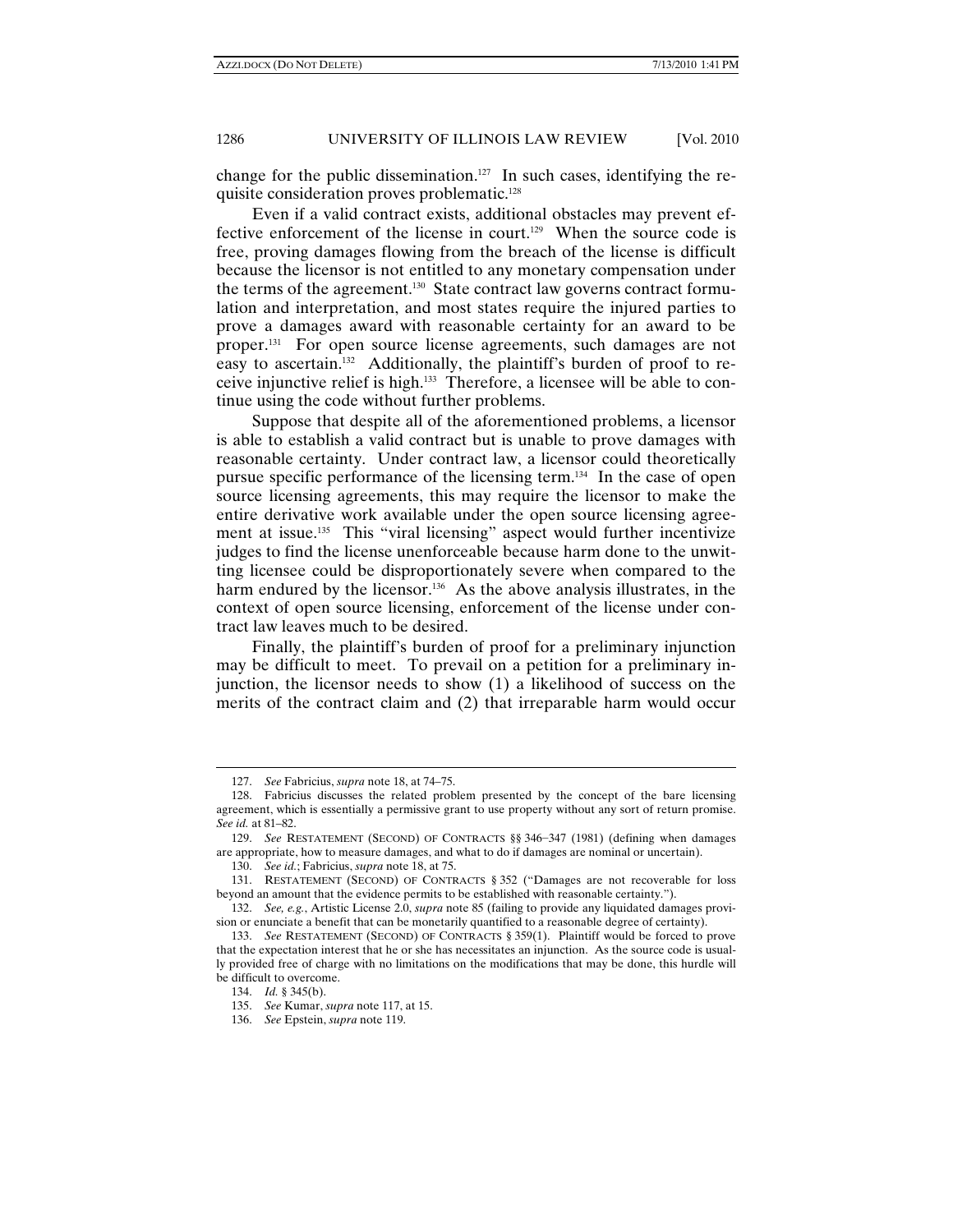absent the injunction.137 Assuming, arguendo, that the licensor is able to establish a likelihood of success on the contract claim, he or she must also show that irreparable harm would likely occur absent an injunction.<sup>138</sup> Under the typical open source license, licensors distribute code free of charge or with the sale of an open source software package, and a user is permitted to use and modify the code as he or she sees fit.139 Given this wide latitude of use granted by the license, $140$  showing irreparable damage to the original licensor is difficult.

As illustrated above, a licensor must clear many difficult hurdles to enforce an open source license under contract law. Offer, acceptance, consideration, and proof of damages all present challenges. Additionally, the cost of litigation is often prohibitively high for a licensor that provides the source code free of charge.141 Hence, even if an enforceable contract exists, incentive to bring a breach of contract claim remains sorely lacking.

### *2. Enforcing Open Source Licenses Under Copyright Law*

Given the issues surrounding open source licensing enforcement under contract law, copyright law is the most attractive legal basis for enforcement.<sup>142</sup> In order for a theory of copyright enforcement to be properly applied, however, the license must contain terms that the court deems "conditions."143 The relevant advantages of a copyright infringement claim, in comparison to a state contract claim, are discussed below.

To prove copyright infringement, the licensor must meet two main requirements. First, the work in question (in this case, the source code) must be a copyrightable work.<sup>144</sup> Second, the individual seeking to enforce the copyright must prove authorship of the work in question.<sup>145</sup>

<sup>137.</sup> *See, e.g.*, Perfect 10, Inc. v. Amazon.com, Inc., 487 F.3d 701, 713−14 (9th Cir. 2007); Dep't of Parks & Recreation v. Bazaar Del Mundo Inc., 448 F.3d 1118, 1123 (9th Cir. 2006).

 <sup>138.</sup> Jacobsen v. Katzer, 609 F. Supp. 2d 925, 937–38 (N.D. Cal. 2009) (holding that the licensor failed to meet the heightened burden of showing likelihood of irreparable harm as required in *Winter v. Natural Resources Defense Council, Inc.*, 129 S. Ct. 365, 374 (2008)).

 <sup>139.</sup> *See supra* notes 70–72 and accompanying text.

 <sup>140.</sup> *See supra* notes 70–72 and accompanying text.

 <sup>141.</sup> *See, e.g.*, Brian W. Carver, Note, *Share and Share Alike: Understanding and Enforcing Open Source and Free Software Licenses*, 20 BERKELEY TECH. L.J. 443, 464−68 (2005) (noting that enforcement responsibility rests with the author of the code, many of whom will likely not have the money to pursue an aggressive enforcement strategy due to litigation cost concerns).

 <sup>142.</sup> Scholars tend to generally agree with this assertion. *See, e.g.*, Kumar, *supra* note 117, at 35– 36.

 <sup>143.</sup> *See supra* notes 102−107 and accompanying text.

 <sup>144.</sup> *See* 17 U.S.C. § 102 (2006) (requiring that a copyright subsist in a "tangible medium of expression," and forbidding copyright protection to extend to protect any "idea, procedure, process, system, method of operation, concept, principle, or discovery").

 <sup>145.</sup> U.S. CONST. art. I, § 8, cl. 8 ("The Congress shall have Power . . . To promote the Progress of Science and useful Arts, by securing for limited Times to Authors . . . the exclusive Right to their . . . Writings . . . ."); 17 U.S.C. § 102(a) ("Copyright protection subsists . . . in original works of author $ship \ldots$ ").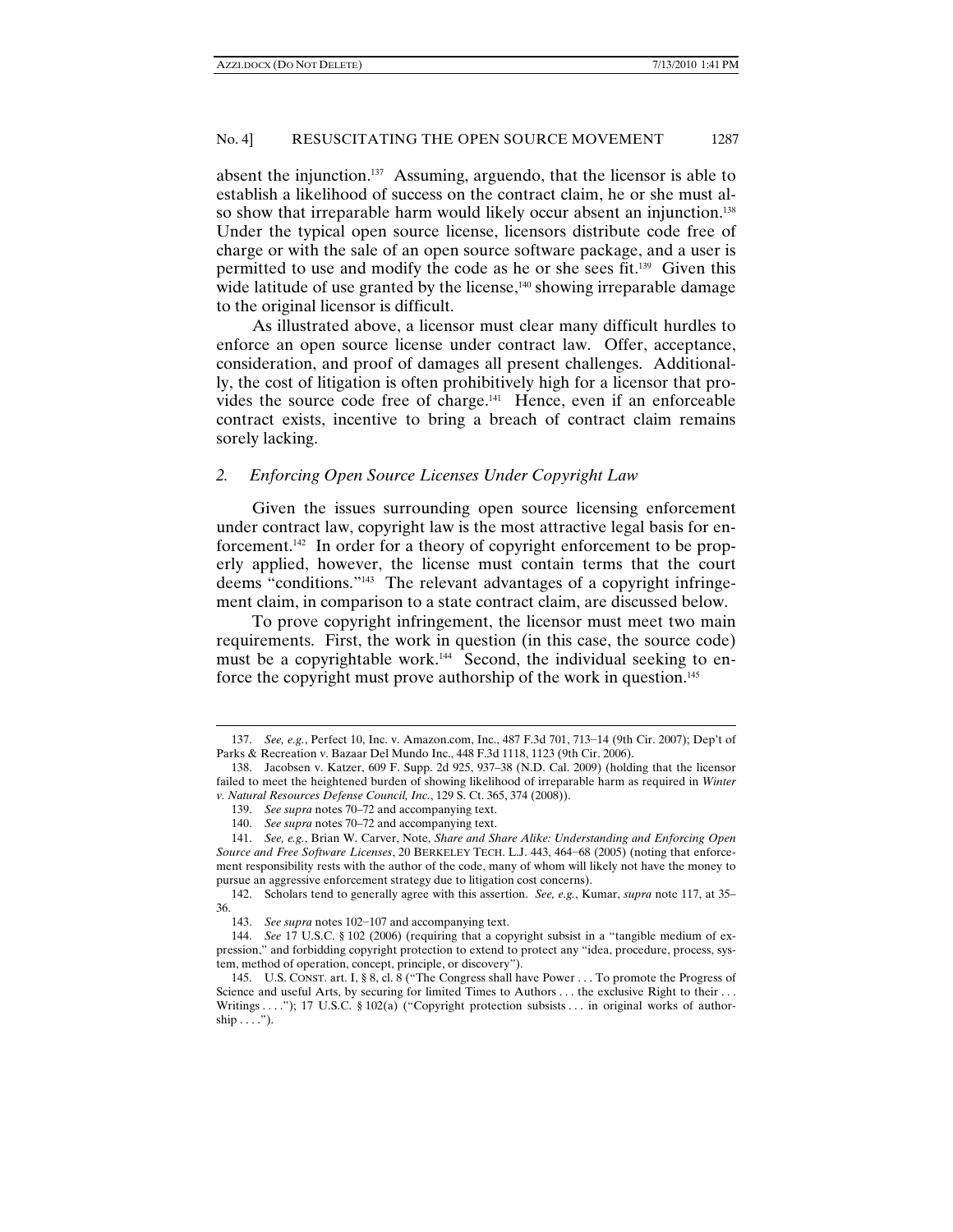In the context of open source licensing, where works are often modified and distributed under the same license, establishing the code's author and what portion of the code was modified by a third-party user is important. Organizations such as the Free Software Foundation (FSF) are helpful in establishing authorship because they serve as monitors and conduits of information pertaining to licensing and authorship within the open source community.146

Once an author shows a work is protectable under copyright law, the copyright holder must show that the work is the subject of copying.<sup>147</sup> This copying may either be verbatim, "slavish" copying, which is easy to prove, or the copyright holder may show that the infringer had both access to the work and that the alleged infringer's product is substantially similar to the copyrighted work.<sup>148</sup> Though this inquiry is usually quite fact intensive, it is nonetheless necessary when establishing any copyright infringement claim.149

Once a plaintiff establishes infringement, two primary remedies may be available. First, the plaintiff may seek injunctive relief, which prohibits the infringer from continuing to improperly use the protected work.150 Second, the plaintiff may be entitled to monetary damages, either in the form of actual damages (which will often be difficult to prove in open source licensing agreements) or statutorily defined remedies.<sup>151</sup> This latter group of remedies can range anywhere from \$750 to \$150,000, depending in large part on the defendant's culpability.152 In some cases, an attorney fee award for the prevailing party may also be appropriate.153

Again, the appropriate amount of damages will depend on the particular facts of a given case.154 Most open source programmers, however, prefer enforcement of licensing terms over a monetary damage award.<sup>155</sup> Therefore, the possibility of such damages will likely be leveraged against the defendant to ensure future compliance, thereby effectuating the goals embodied by the open source philosophy.156

There are several advantages to copyright protection when compared to contract. First, copyright law is federal law and, therefore, the

<sup>146.</sup> Carver, *supra* note 141, at 465 (noting that although the FSF often may not directly enforce the rights, many copyright holders report violations to them, and that they do own some of the more popular open source software available, which they therefore may sue to enforce).

 <sup>147.</sup> *See, e.g.*, MAI Sys. Corp. v. Peak Computer, Inc., 991 F.2d 511, 517 (9th Cir. 1993), *cert. denied*, 510 U.S. 1033 (1994).

 <sup>148.</sup> For an example of the "slavish" copying standard, see *Bridgeman Art Library, Ltd. v. Corel Corp.*, 36 F. Supp. 2d 191, 196 (S.D.N.Y. 1999), and for an example of the substantial similarity standard, see *Steinberg v. Columbia Pictures Industries, Inc.*, 663 F. Supp. 706, 711–12 (S.D.N.Y. 1987).

 <sup>149.</sup> *See, e.g.*, MGM Studios Inc. v. Grokster, Ltd., 545 U.S. 913, 931 (2005) (analyzing what copyright infringement liability doctrines applied to a case based on the facts).

 <sup>150.</sup> *See* Winter v. Natural Res. Def. Council, Inc. 129 S. Ct. 365, 374 (2008).

 <sup>151. 17</sup> U.S.C. §§ 502−505 (2006).

 <sup>152.</sup> *Id.* § 504(c).

 <sup>153.</sup> *Id.* § 505.

 <sup>154.</sup> *Id.* §§ 502–505.

 <sup>155.</sup> *See* Carver, *supra* note 141, at 471–72.

 <sup>156.</sup> *See supra* Part II.B.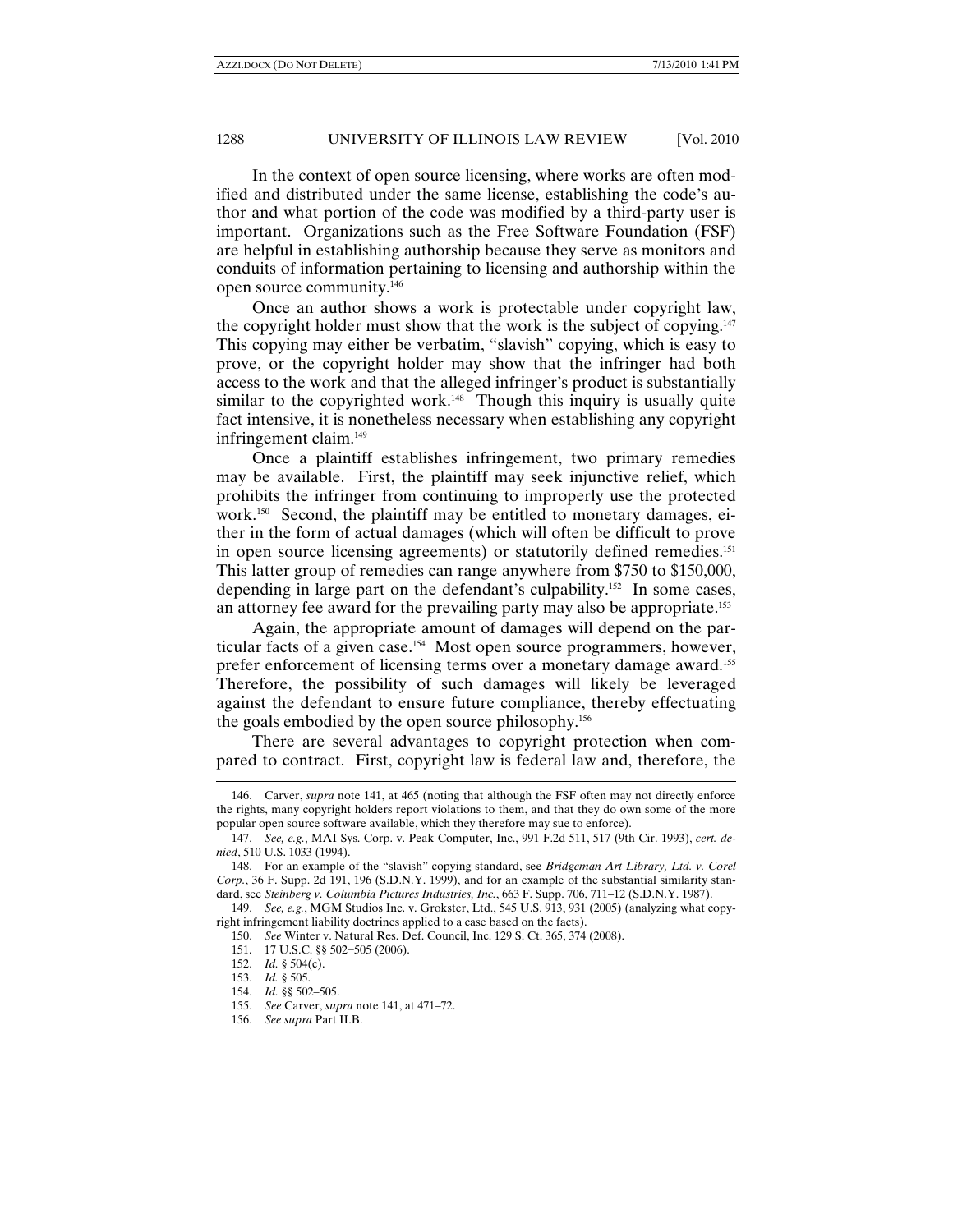state-by-state variation of contract law does not present a problem.<sup>157</sup> Second, as noted above, copyright law provides statutory damage provisions if actual damages are nominal or difficult to prove.<sup>158</sup> Additionally, copyright law may allow for a plaintiff to recover attorney fees and costs in a successful infringement action.159 Such provisions will encourage copyright holders, such as open source licensors, to enforce their rights against users because the potentially steep enforcement costs are offset by potential awards of statutory damages and recovery of attorney fees.<sup>160</sup>

In summary, there are several differences between contract and copyright enforcement, with the latter a more attractive enforcement alternative than the former. With the aforementioned copyright and contract law in mind, we now proceed to the landmark *Jacobsen* decision.161

# *B. The* Jacobsen v. Katzer *Decision*

In a case of first impression at the appellate court level, the Federal Circuit held that the Artistic License was enforceable under both copyright and contract law.162 The decision gave the open source movement new life by overturning the district court's holding that open source licensing agreements were only enforceable under contract law.163 In light of the Federal Circuit's decision, open source licensors have cause to celebrate.

## *1. The Facts*

Jacobsen, the manager of the Java Model Railroad Interface (JMRI), an open source software group, held a copyright for source code used in a software program called DecoderPro, which model hobbyists used to run trains.<sup>164</sup> The code was available to the public for no cost on the JMRI website, but was subject to the terms of the Artistic License set forth on the website under a "COPYING" file heading.<sup>165</sup> Katzer offered a competing application, Decoder Commander.166

Jacobsen filed a lawsuit in the Northern District of California, alleging that Katzer downloaded the DecoderPro source code from the JMRI website and incorporated portions of the code into Decoder Command-

<sup>157.</sup> *See* 17 U.S.C. § 301 ("[A]ll legal or equitable rights that are equivalent to any of the exclusive rights within the general scope of copyright . . . are governed exclusively by this title.").

 <sup>158.</sup> *Id.* § 504(c).

 <sup>159.</sup> *Id.* § 505 ("[T]he court may . . . award a reasonable attorney's fee to the prevailing party as part of the costs.").

 <sup>160.</sup> *See id.* §§ 504(c), 505.

 <sup>161.</sup> Jacobsen v. Katzer, 535 F.3d 1373 (Fed. Cir. 2008).

 <sup>162.</sup> *Id.* at 1382−83.

 <sup>163.</sup> *Id.* at 1377, 1383.

 <sup>164.</sup> *Id.* at 1376.

 <sup>165.</sup> *Id.* at 1375−76.

 <sup>166.</sup> *Id.* at 1376.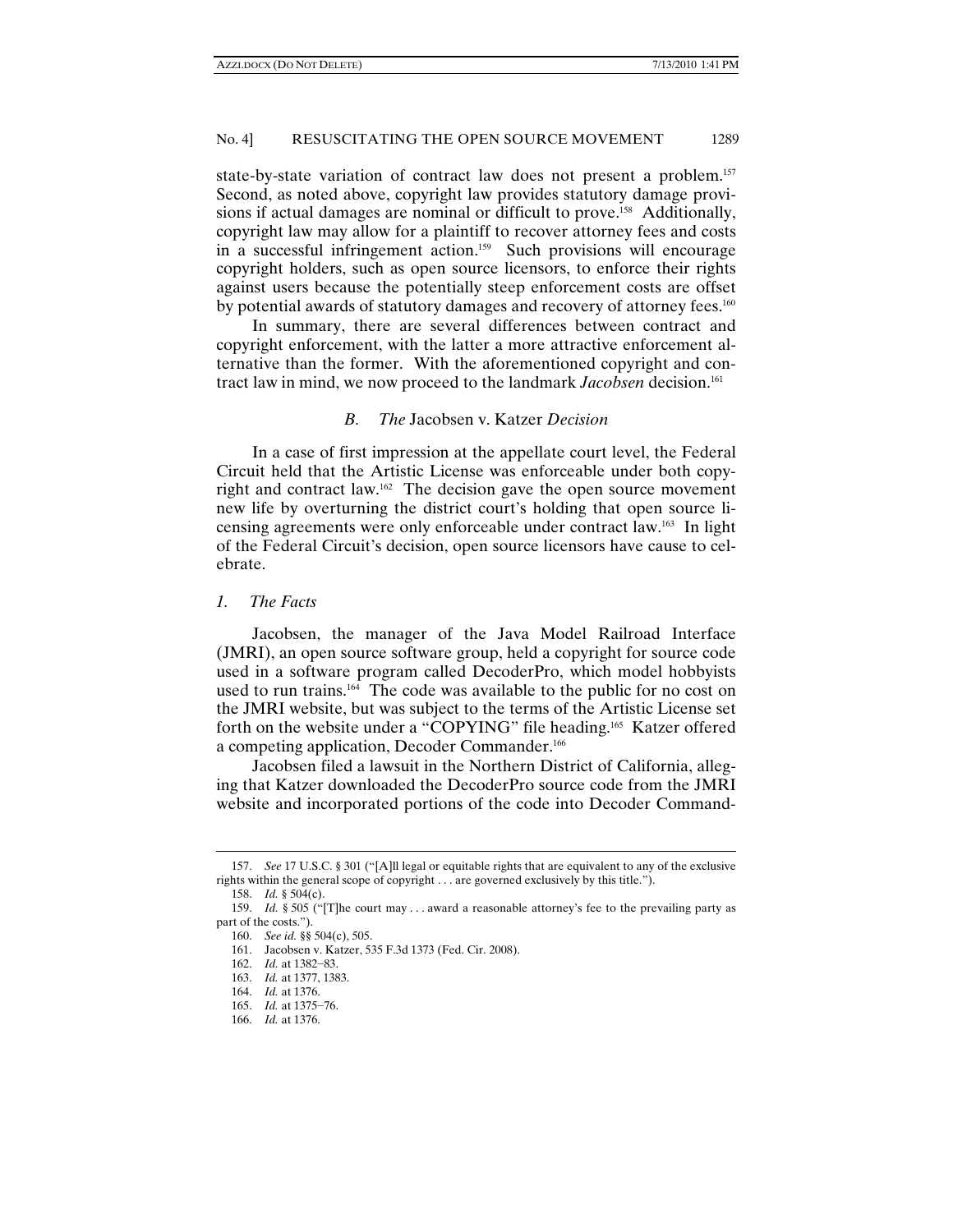er.167 Jacobsen alleged that Katzer's use of the DecoderPro software violated the Artistic License because it "did not include (1) the authors' names, (2) JMRI copyright notices, (3) references to the COPYING file, (4) an identification of . . . the original source of the definition files, and (5) a description of how  $\dots$  the original source code [was altered].<sup>"168</sup>

Jacobsen sought a preliminary injunction on the grounds "that the violation of the terms of the Artistic License constituted copyright infringement and that . . . irreparable harm could be presumed" from the infringement.169 The district court determined that although Katzer's conduct may have constituted a breach of contract, there were no grounds for a copyright infringement claim.170 It reasoned that the Artistic License, which grants the public the right to copy, distribute, and modify Jacobsen's code so long as the code is properly attributed to JMRI, was a nonexclusive public license.<sup>171</sup>

A nonexclusive public license implicitly promises the licensee that there will be no copyright infringement suit.<sup>172</sup> The court noted that if Katzer exceeded the license's scope, a copyright infringement suit might be possible, $173$  but given that the license permitted the user to copy, distribute, and modify the code as he or she deemed fit, the scope was not violated.174 Rather, Katzer's failure to properly attribute the modified work to Jacobsen violated a license term but not the license's scope, rendering a copyright infringement claim improper.<sup>175</sup> According to the district court, remedy in contract was the only relief available to Jacobsen.176 Jacobsen appealed.177

In a somewhat rare decision pertaining to copyright law, $178$  the Federal Circuit vacated the district court decision and held that a violation of

 $\overline{a}$ 

 173. *Jacobsen*, 2007 WL 2358628, at \*7 (citing S.O.S., Inc. v. Payday, Inc., 886 F.2d 1081, 1088 (9th Cir. 1989)) (noting the software license permitted the licensee to use the software, but reserved all other rights to the licensor; hence, the modification of the software both exceeded the scope of the license and infringed the copyright of the licensor).

177. Jacobsen v. Katzer, 535 F.3d 1373, 1375 (Fed. Cir. 2008).

 178. The Federal Circuit noted that in addition to appealing the denial of a preliminary injunction, Jacobsen also sought a declaratory judgment that one of Katzer's patents was invalid. *Id.* at 1377. Therefore, district court jurisdiction related in part to patent law, and the Federal Circuit was granted appellate jurisdiction. *Id.*; *see* 28 U.S.C. § 1292(c)(1) (2006) (indicating that appeals from interlocutory orders relating to a district court's denial of preliminary injunction, where the district court's jurisdiction was based in part on § 1295, are properly taken by the Federal Circuit); *id.* § 1295(a)(1) ("[T]he

<sup>167.</sup> *Id.*

 <sup>168.</sup> *Id.*

 <sup>169.</sup> *Id.* at 1377.

 <sup>170.</sup> Jacobsen v. Katzer, No. C 06-01905 JSW, 2007 WL 2358628, at \*6 (N.D. Cal. Aug. 17, 2007).

 <sup>171.</sup> *Id.*

 <sup>172.</sup> *Id.*; *see also* Everex Sys. v. Cadtrak Corp. (*In re* CFLC, Inc.), 89 F.3d 673, 677 (9th Cir. 1996) (citing De Forest Radio Tel. Co. v. United States, 273 U.S. 236, 242 (1927)); Effects Assocs., Inc. v. Cohen, 908 F.2d 555, 559 (9th Cir. 1990).

 <sup>174.</sup> *Id.* at \*6−7.

 <sup>175.</sup> *Id.* at \*7.

 <sup>176.</sup> *Id.* Due to the problems associated with copyright infringement claims, the district court held that Jacobsen failed to meet the "burden of demonstrating . . . a combination of probable success on the merits," and was therefore not entitled to the presumption of harm that would permit a preliminary injunction to be granted. *Id.*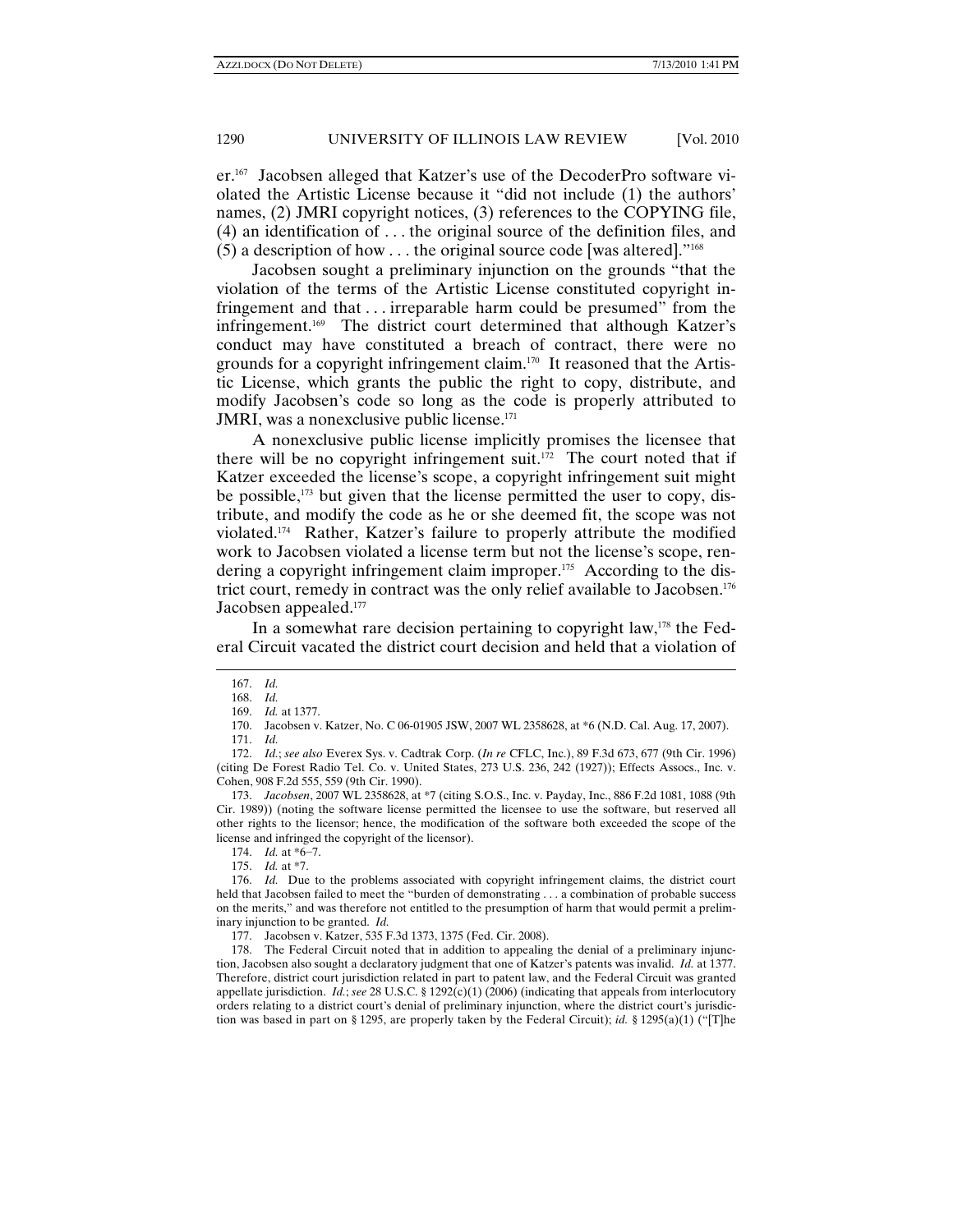the Artistic License was grounds for a copyright infringement claim as a matter of law.179 Interpreting Ninth Circuit case law, the court noted that a preliminary injunction would be proper if Jacobsen showed a probability of success on the merits of the claim.180 The court's analysis turned on the condition-covenant distinction alluded to by the district court.181 If the limitations imposed by the Artistic License were conditions that defined the license scope, any violation of the conditions would be proper grounds for a copyright infringement claim.182 If, however, the terms of the Artistic License were interpreted as covenants, any violation of the covenants would be governed only by contract law.183

In light of this distinction, Jacobsen argued that the licensing terms were conditions, and that failure to abide by the conditions was copyright infringement.184 Katzer argued that the licensing terms were covenants that provided contractual terms for the use of the materials.185 Katzer went on to argue that a violation of the license was not monetarily compensable nor subject to injunctive relief.186 Katzer's argument was predicated on the assumption that by making the copyrighted material available to the public, Jacobsen had no monetary right in the computer code because "copyright law does not recognize a cause of action for noneconomic rights."<sup>187</sup>

In determining whether a finding of copyright infringement was appropriate for a violation of the Artistic License, the court first concluded that the language used in the Artistic License created conditions, not covenants.188 Second, the court emphasized the importance of the conditions in the license agreement.189 Jacobsen, by requiring attribution to his original code on all future distributed or modified works, ensured that downstream users knew that the code was a product of open source programming and served as a way for Jacobsen to expand the number of

183. *Id.*

Federal Circuit shall have exclusive jurisdiction of an appeal from a final district court of the United States . . . if the jurisdiction of that court was based, in whole or in part, on section 1338 of this title . . . ."); *id.* § 1338(a) ("The district courts shall have original jurisdiction of any civil action arising under any Act of Congress relating to patents . . . ."). The fact that Katzer obtained a patent and attempted to enforce it against Jacobsen, who authored code incorporated in the patented work, presents a novel case.

 <sup>179.</sup> *Jacobsen*, 535 F.3d at 1382−83.

 <sup>180.</sup> *Id.* at 1378. The second element in preliminary injunction determinations—the possibility of irreparable harm if the injunction is not granted—is presumed met for copyright infringement claims. *Id.* 

 <sup>181.</sup> *Id.* at 1380.

 <sup>182.</sup> *Id.*

 <sup>184.</sup> *Id.*; Brief of Plaintiff-Appellant Robert Jacobsen at 18−20, Jacobsen v. Katzer, 535 F.3d 1373 (Fed. Cir. 2008) (No. 2008-1001).

 <sup>185.</sup> *Jacobsen*, 535 F.3d at 1380−81; Brief of Appellees at 18–21, Jacobsen v. Katzer, 535 F.3d 1373 (Fed. Cir. 2008) (No. 2008-1001).

 <sup>186.</sup> *Jacobsen*, 535 F.3d at 1380−81.

 <sup>187.</sup> *Id.* at 1381.

 <sup>188.</sup> *Id*.

 <sup>189.</sup> *Id.*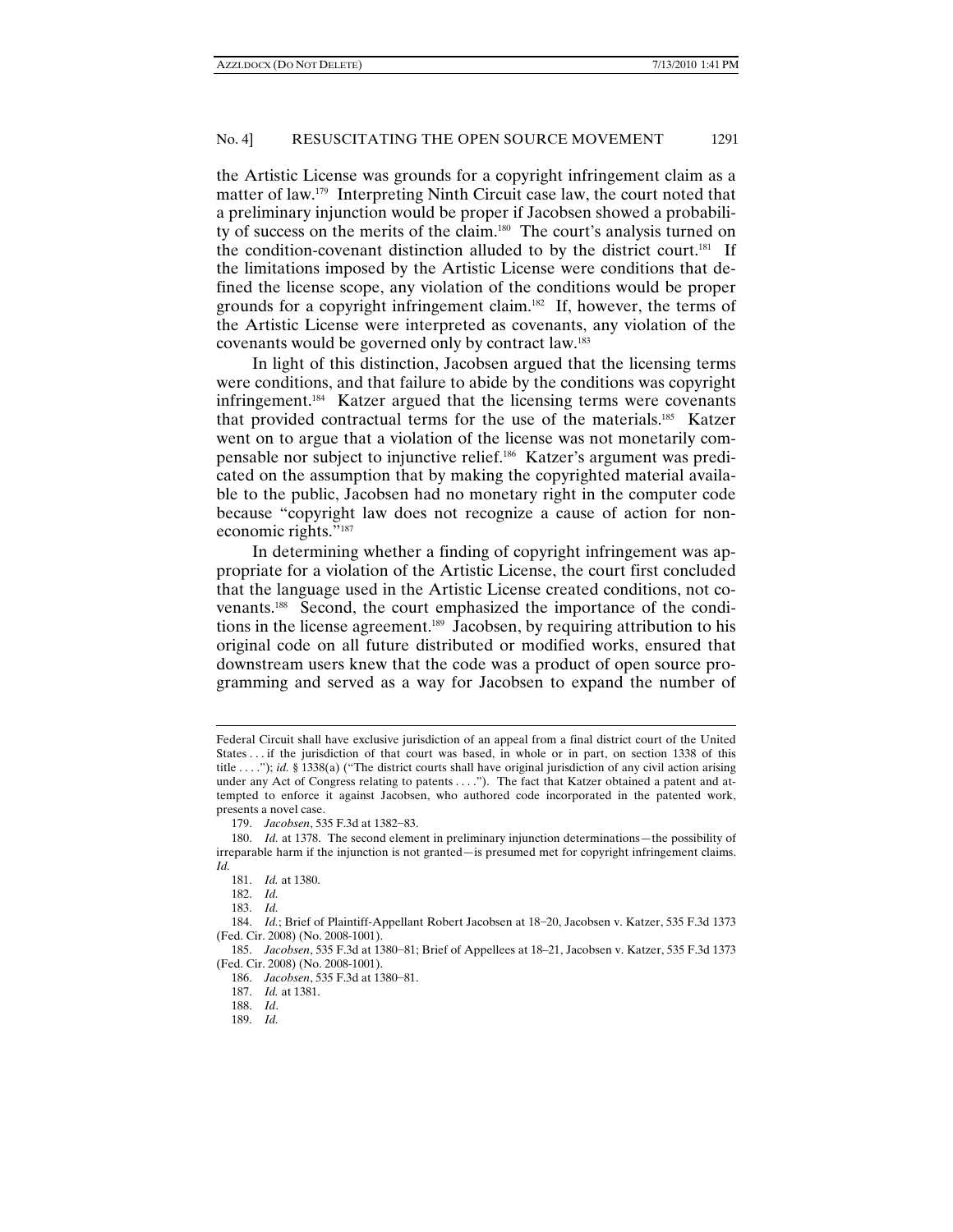programmers involved in the JMRI project.190 As such, the restrictions imposed by the license were critical to accomplishing the objectives of the JMRI open source project, which the court determined had economic benefit.<sup>191</sup> As the court noted, "Copyright licenses are designed to support the right to exclude [and] money damages alone do not support or enforce that right."192 By dedicating his program to the public under the Artistic License, Jacobsen chose to require compliance, not compensation, for the use of his work.193 The court concluded that because compliance should not be afforded less protection than compensation, injunctive relief under copyright law could be appropriate, and the court therefore remanded the case to the district court on the issue of injunctive relief.<sup>194</sup>

## *2. The Impact of* Jacobsen*: Deference to the Federal Circuit Decision*

The Federal Circuit has exclusive appellate jurisdiction for all appeals regarding patents.195 In *Jacobsen*, the Katzer patent provided the requisite jurisdictional grounds to rule on issues pertaining to the copyright infringement claim.196 This was unusual because most appealed copyright infringement decisions are decided within the jurisdiction in which the infringement claims are brought.<sup>197</sup> Therefore, the Federal Circuit's decision will not bind other circuits in future open source licensing disputes under the doctrine of stare decisis.

Nevertheless, the decision is likely to be quite persuasive in future court decisions in other circuits for two main reasons. First, as of March 2010, the Federal Circuit decision is the only appellate decision currently available to lower courts on the topic of open source license enforceability in contract and copyright law. Second, the Federal Circuit will arguably be accorded at least some deference in copyright law because it is an area of intellectual property often tangentially related to or intertwined with the patent system, over which the Federal Circuit has exclusive appellate jurisdiction.198

 $\overline{a}$ 

194. *Id.* at 1382–83.

196. *Jacobsen*, 535 F.3d at 1377.

 198. *Jacobsen*, 535 F.3d at 1377 (noting that copyright and patent law issues may arise in a single action between two parties). For a good analysis of the Federal Circuit's influence in the area of licensing law more generally, see Robert W. Gomulkiewicz, *The Federal Circuit's Licensing Law Juri-*

<sup>190.</sup> *Id.*

 <sup>191.</sup> *Id.*

 <sup>192.</sup> *Id.* at 1381−82.

 <sup>193.</sup> *Id.*

 <sup>195.</sup> *See* 28 U.S.C. § 1295(a)(1) (2006) (granting the Federal Circuit exclusive appellate jurisdiction over cases that are based at least in part on a patent).

<sup>197</sup>*.* 28 U.S.C. § 1295(a)(1) (stating that Federal Circuit jurisdiction is inappropriate in cases where issues and claims in the case arise exclusively under the Copyright Act); *see* Holmes Group, Inc. v. Vornado Air Circulation Sys., Inc., 535 U.S. 826, 837 (2002) (Stevens, J., concurring in part and concurring in the judgment) (noting that allowing copyright to serve as a jurisdictional grounds for the Federal Circuit would contradict congressional intent).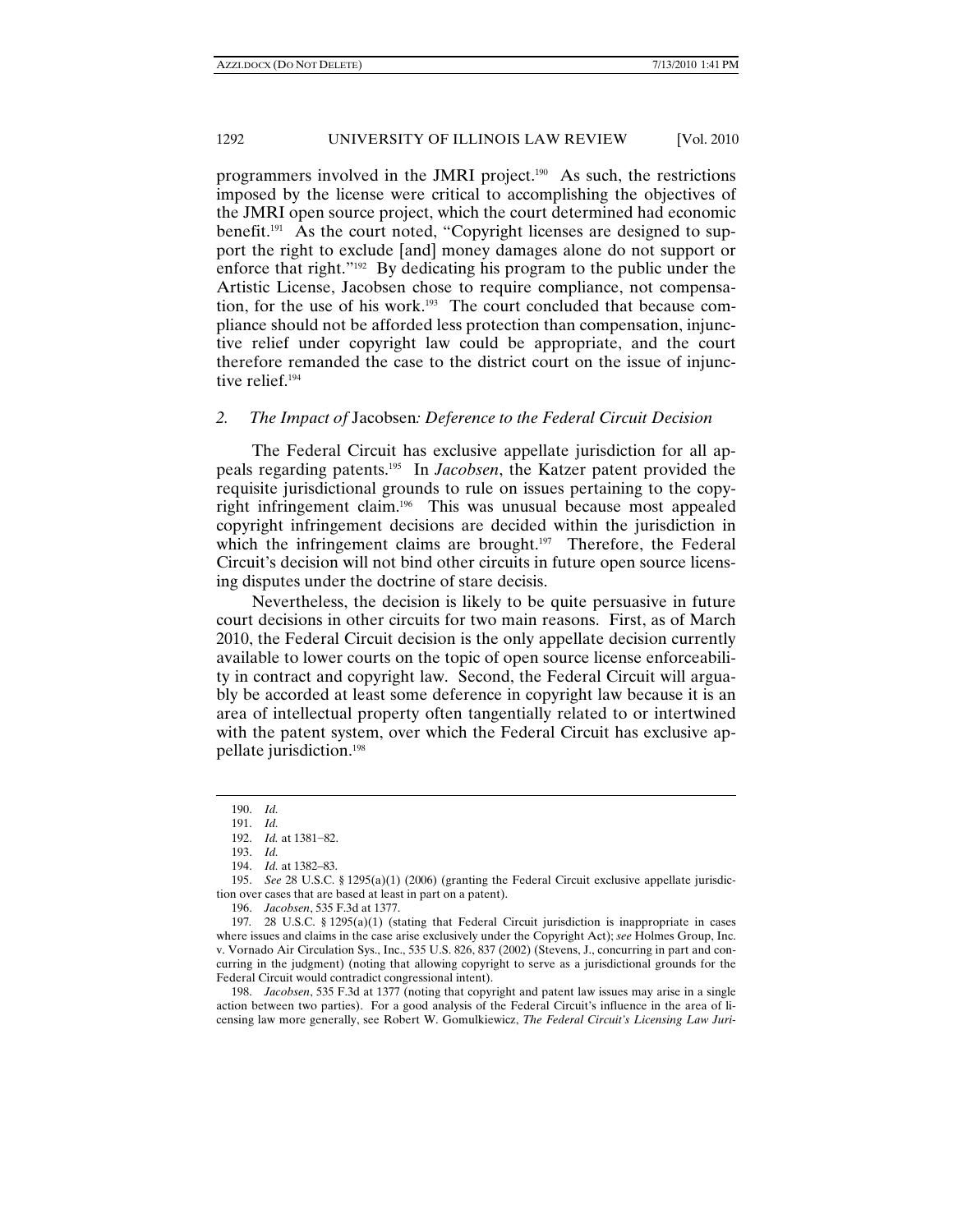## *3. Practical Implications of* Jacobsen *on Licensors and Licensees Using the Artistic License or GPL*

The Federal Circuit clearly indicated in *Jacobsen* that there are significant economic benefits outside of traditional notions of reasonable royalty obtained through open source licensing, and as such, enforcement under the Copyright Act is appropriate.<sup>199</sup> But the practical implications for open source licensors remain far from certain.

First, the *Jacobsen* decision hinged in large part on the language of the actual license, most notably, the "provided that" language of the Artistic License that was construed as a condition as opposed to a contractual covenant.200 Second, the complaint in *Jacobsen* alleged infringement based on Katzer's failure to properly attribute the open source work to the original authors and failure to describe how the original source code was modified or incorporated into Katzer's program.<sup>201</sup> Though the Federal Circuit considers both requirements to be conditions enforceable under copyright law, it remains unclear which licensing terms will constitute conditions and which will constitute covenants in future suits.202 For instance, under the newest version of the GPL (GPLv3), all works that incorporate the licensed work must also be distributed under GPLv3.203 This downstream control is more severe than the conditions at issue in *Jacobsen*, wherein only proper attribution and description were required.204 Whether these more severe downstream limitations will prove enforceable remains untested.205

Third, a practical problem that is likely to arise in open source licensing cases is one of actual notice with respect to downstream third parties who unknowingly incorporate open source code into programs. For example, suppose Programmer A creates a portion of source code and makes it available under the GPLv3. Programmer B incorporates this code into his or her own software and provides it for free on the Internet; however, Programmer B fails to properly provide notice of the licensing agreement covering the "new work." Programmer C takes Programmer B's code and, not seeing any licensing agreement or

*sprudence: Its Nature and Influence*, 84 WASH. L. REV. 199, 219 (2009) (concluding that the Federal Circuit's influence in the area of licensing law generally "is more than trivial but less than dominant").

 <sup>199.</sup> *Jacobsen*, 535 F.3d at 1379.

 <sup>200.</sup> *Id.* at 1381–82.

 <sup>201.</sup> *Id.* at 1376.

 <sup>202.</sup> The Federal Circuit determined the Artistic License, on its face, was intended to be a list of conditions. *Id.* at 1382. Whether intent alone is enough to establish the enforcement of an open source license under the Copyright Act remains to be tested.

 <sup>203.</sup> *See* GNU Operating System, GNU Affero General Public License, http://www.fsf.org/ licensing/licenses/agpl-3.0.html (last visited May 24, 2010) [hereinafter GPLv3] (requiring that the license apply to any and all downstream works that incorporate the code). The license does not, however, apply to the aggregate as a whole, but rather, the portion of the code that adopts, in original form or otherwise, the licensed open source code. *Id*.

 <sup>204.</sup> *Jacobsen*, 535 F.3d at 1378–79.

 <sup>205.</sup> As of March 2010, it does not appear that any other open source licensing case of a similar nature was before a district court.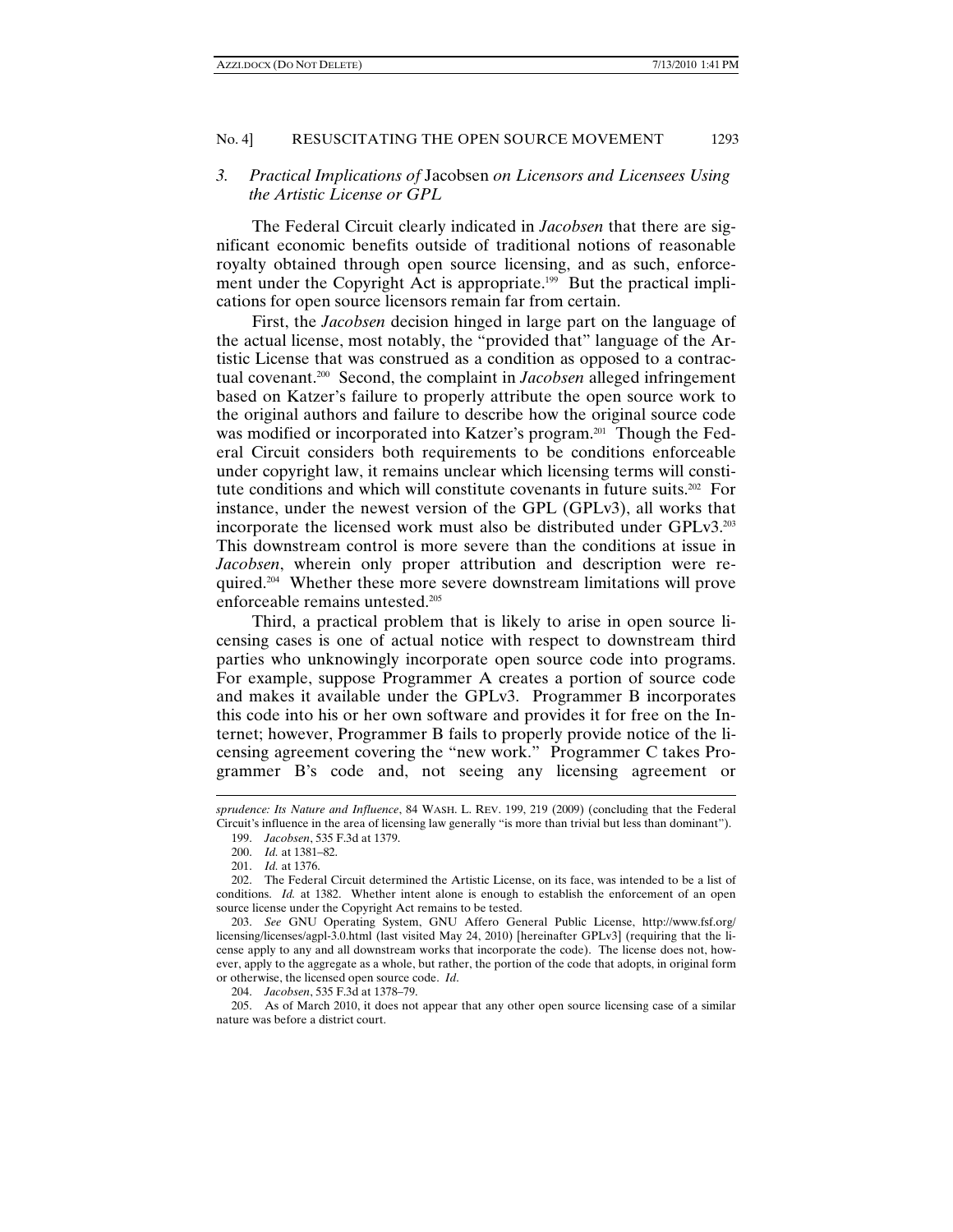notification on the webpage, incorporates Programmer B's code into a proprietary software package that sells for a profit and only provides the purchaser with the object code. Programmer A, noticing Programmer C's incorporation of his code, sues for copyright infringement for breach of the GPLv3, a license that Programmer C did not know about when adopting the work. The question—who will be liable to whom?

The court in *Jacobsen* seemed to implicitly answer this question in its opinion.206 In discussing the condition-covenant distinction, the court was careful to point out that Jacobsen, by requiring that any downstream modification and distribution "retain the reference to the original source files," ensured that the user of the open source code had actual notice of the licensing terms.207 Hence, in order for licensors to hold a downstream user liable, they will likely need to prove actual knowledge of the license's existence and terms.208 This will ensure that third-party users of code, absent proper attribution on the open source code they unwittingly incorporated into proprietary software, will not be liable to the original software developer.

The more interesting question left open in the opinion is the potential liability of the "middleman" (Programmer B in the above example). If Programmer C lacked notice of the licensing agreement, Programmer B did not abide by the terms of the license used by Programmer A. Hence, Programmer B may be liable for the lack of attribution on his or her own distribution as well as any potential market share or other economic benefit that Programmer A lost due to Programmer C's actions. In other words, but for Programmer B's breach of the licensing conditions, Programmer C would not gain economic benefit that was rightfully Programmer A's. Programmer B is the proximate cause of the economic loss and may be liable for the downstream activity of Programmers C, D, E, and so on. $209$ 

Considering the number of available open source licenses, the large volume of works placed in the public domain under the licenses, and the complexity of source code, which can often run millions of lines long for more advanced applications, enforcement of open source licenses, even under copyright law post-*Jacobsen*, remains difficult.<sup>210</sup> Groups such as the FSF continue to centralize open source-licensed software with the hope that such practice will make enforcement easier, but whether these

<sup>206.</sup> *Jacobsen*, 535 F.3d at 1381–83.

 <sup>207.</sup> *Id.* at 1381.

 <sup>208.</sup> *See, e.g.*, Register.com, Inc. v. Verio, Inc., 356 F.3d 393, 401 (2d Cir. 2004) (holding that the license was enforceable in part because the licensee "knew perfectly well what terms [the licensor] demanded," despite the fact that no formal assent to the license's terms occurred).

 <sup>209.</sup> The liability will likely be limited by the foreseeability of the harm.

 <sup>210.</sup> *See* Stephen Shankland, *Open-Source Overseer Proposes Paring License List*, CNET NEWS, Mar. 2, 2005, http://news.cnet.com/Open-source-overseer-proposes-paring-license-list/2100-7344\_3- 5596344.html?tag=mncol.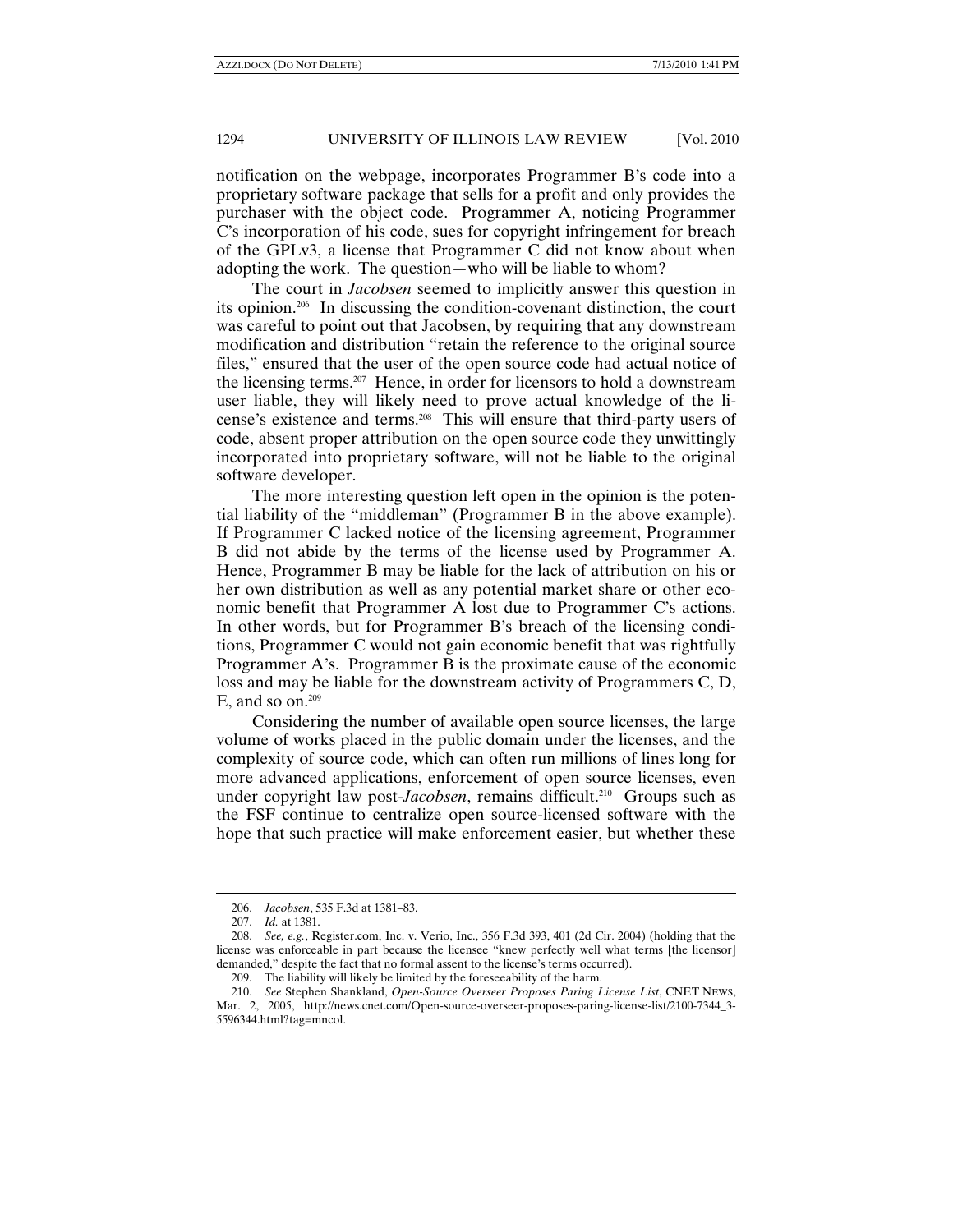efforts will yield results remains unknown.211 The facts in *Jacobsen* are relatively simple, as Katzer incorporated Jacobsen's source code directly from the JMRI project.<sup>212</sup> In cases when intermediaries are introduced, the lack of end-user notice of the licensing terms oftentimes prevents enforcement of more traditional licensing agreements, and by analogy, similar problems will likely plague open source licensing agreements.213

Fourth, as acknowledged by the OSI mission statement and the preamble of the GPL, the main goal of open source licensing is to promote a collaborative programming environment free of cumbersome copyright restrictions.214 Most licensors will likely seek injunctions prohibiting a user's improper behavior or seek specific performance of the licensing terms, as opposed to pursuing monetary relief.215 Certainly, under the Copyright Act, statutory damage awards that range up to \$150,000 per infringing work (plus attorney fee awards) are available and will be sought by some injured parties, but preventing the prohibited use will remain the primary goal.<sup>216</sup>

Furthermore, at the time of the Federal Circuit decision, Ninth Circuit law for preliminary injunctions required a plaintiff to demonstrate that a claim was likely to succeed on the merits, with a presumption of irreparable injury if success was likely.<sup>217</sup> Since the Federal Circuit decision, the Supreme Court has modified the standard, requiring a plaintiff to show a likelihood of irreparable injury for an injunction to be granted.218 Prior to the Court's decision in *Winter v. Natural Resources* 

214. *See* GPLv3, *supra* note 203, OSI: History, *supra* note 66.

<sup>211.</sup> Free Software Foundation, Free Software Directory, http://directory.fsf.org/ (last visited May 24, 2010) (providing a centralized database of thousands of recognized, useful open source applications).

 <sup>212.</sup> *Jacobsen*, 535 F.3d at 1376; Jacobsen v. Katzer, No. C 06-01905 JSW, 2007 WL 2358628, at \*6 (N.D. Cal. Aug. 17, 2007).

 <sup>213.</sup> *See, e.g.*, Step-Saver Data Sys., Inc. v. Wyse Tech., 939 F.2d 91, 94 n.6 (3d Cir. 1991) (applying Georgia and Pennsylvania law); Klocek v. Gateway, Inc., 104 F. Supp. 2d 1332, 1337 (D. Kan. 2000) (applying Kansas and Missouri law); Ariz. Retail Sys., Inc. v. Software Link, Inc., 831 F. Supp. 759, 762 (D. Ariz. 1993) (applying Georgia law). *But see* ProCD, Inc. v. Zeidenberg, 86 F.3d 1447, 1449 (7th Cir. 1996) (noting that shrink-wrap and click-wrap licensing agreements generally provide adequate notice to the user, and when a user has notice of such agreements, the agreements are enforceable so long as the terms do not contravene rules of law or are unconscionable to the court).

 <sup>215.</sup> For example, in 2007, the Software Freedom Law Center filed a lawsuit on behalf of individual GPL licensors against a company that allegedly incorporated aspects of the licensed code without the proper conditions being met. *See* Complaint, Andersen v. Monsoon Multimedia, Inc., No. 07-CV-8205 (S.D.N.Y. Sept. 19, 2007), http://www.softwarefreedom.org/news/2007/sep/20/busybox/ complaint.pdf. The lawsuit was quickly settled because, as the Software Freedom Law Center stated, the main goal of the suit was to inspire compliance with the license, not obtain any type of financial compensation. News Release, Software Freedom Law Center, BusyBox Developers and Monsoon Multimedia Agree to Dismiss GPL Lawsuit (Oct. 30, 2007), http://www.softwarefreedom.org/news/ 2007/oct/30/busybox-monsoon-settlement/.

 <sup>216. 17</sup> U.S.C. §§ 504(c), 505 (2006).

 <sup>217.</sup> *See, e.g.*, LGS Architects, Inc. v. Concordia Homes of Nev., 434 F.3d 1150, 1155−56 (9th Cir. 2006).

 <sup>218.</sup> Winter v. Natural Res. Def. Council, Inc. 129 S. Ct. 365, 374–76 (2008) (reasoning that the Ninth Circuit standard was too lenient, as preliminary injunctions should be treated as an extraordinary remedy for extraordinary circumstances). This ruling comports well with other Supreme Court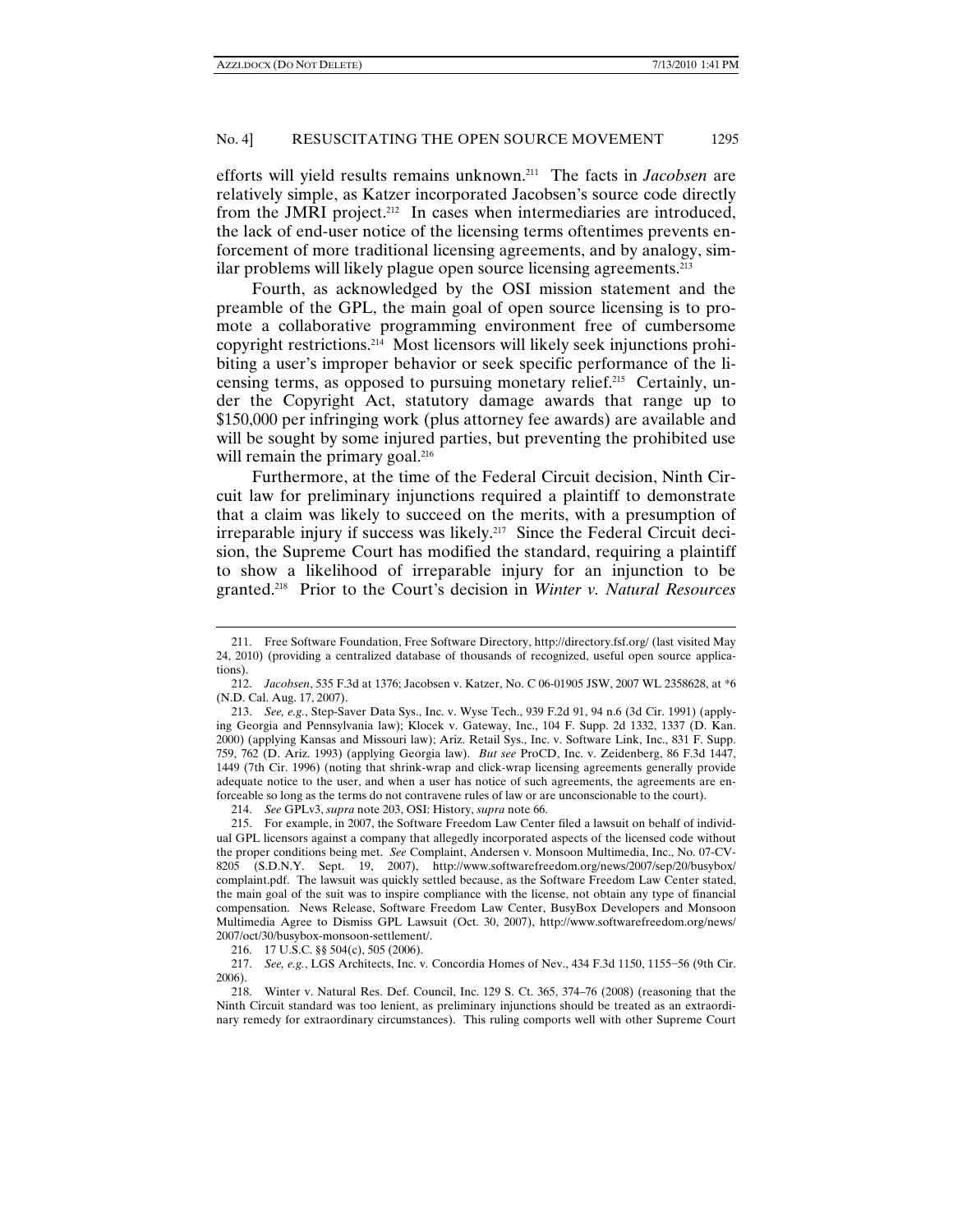*Defense Council, Inc.*, this was another distinction between enforcement under contract and copyright that made the latter more favorable; now, both means of enforcement require a plaintiff to carry the same burden.219

Applying this rule, the ability of open source licensors to obtain either a preliminary or permanent injunction becomes a much more difficult endeavor when compared to the old standard.220 Licensors will be hard pressed to prove irreparable harm because they are not deprived of any monetary benefit when a licensee breaches the license.<sup>221</sup> The benefits of open source licensing cited by the Federal Circuit, such as improvement of reputation, increase of market share, and value derived from an open source model, will likely fail to rise to the level of "irreparable injury" required by the Supreme Court.<sup>222</sup> Even if a licensor proves infringement, receives a statutory damage award, and receives attorney fees (in the best case scenario), the likelihood of an injunction being granted is slim in light of current precedent, as illustrated by the ruling of the Northern District of California on remand in *Jacobsen*. 223

## IV. RECOMMENDATIONS

The Federal Circuit's decision to recognize a remedy in copyright law for enforcing open source licenses is a victory for the open source movement. The ruling provides open source licensors additional leverage in pursuing compliance with licensing agreements.<sup>224</sup> Additionally, the availability of statutory damages and attorney fee awards under the Copyright Act serve to promote licensee compliance with open source licensing provisions, as well as incentivize licensor suits to enforce these rights.225 The Federal Circuit opinion, however, although a solid starting point for developing a doctrine pertaining to open source license enforcement, raises more questions than it answers. Below are a series of

precedent in recent years, which has effectively heightened the plaintiff's burden of proof for a court to award injunctive relief. *See, e.g.*, eBay Inc. v. MercExchange, L.L.C., 547 U.S. 388, 390–91 (2006).

 <sup>219.</sup> For a preliminary injunction to be proper under both contract and copyright law, a plaintiff must now show that "he is likely to succeed on the merits, that he is likely to suffer irreparable harm in the absence of preliminary relief, that the balance of equities tips in his favor, and that an injunction is in the public interest." Jacobsen v. Katzer, 609 F. Supp. 2d 925, 936 (N.D. Cal. 2009) (citing *Winter*, 129 S. Ct. at 374).

 <sup>220.</sup> *Compare Winter*, 129 S. Ct. at 374, *with* Sun Microsystems, Inc. v. Microsoft Corp., 188 F.3d 1115, 1119 (9th Cir. 1999) (holding that plaintiff is entitled to a presumption of irreparable harm).

 <sup>221.</sup> Although proof of monetary benefit is not necessary for a preliminary injunction, absent such deprivation, plaintiff will be required to rely on an overriding policy argument that favors an injunction or, alternatively, argue about the tangible economic benefits lost in the abstract. In each case, though plausible arguments exist, it is doubtful either will be able to carry the day; hence, the monetary relief is the more appealing alternative when available.

 <sup>222.</sup> *Winter*, 129 S. Ct. at 374; Jacobsen v. Katzer, 535 F.3d 1373, 1379 (Fed. Cir. 2008).

 <sup>223. 609</sup> F. Supp. 2d. at 936–37.

 <sup>224.</sup> *See supra* Part III.A.2.

 <sup>225.</sup> *See supra* Part III.A.2.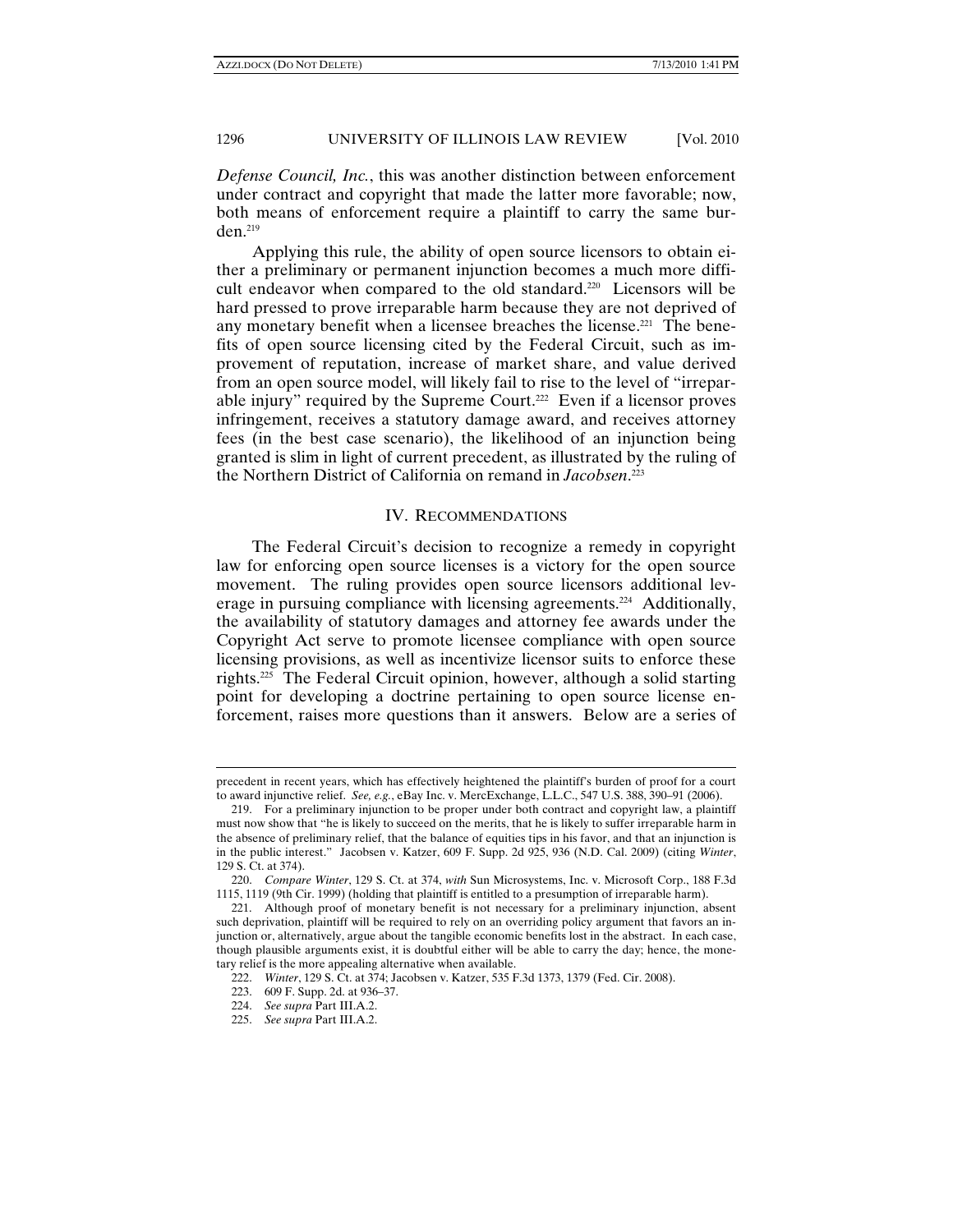recommendations for courts, licensors, and licensees to consider moving forward in this relatively new area of law.

## *A. Advice for the Courts*

Moving forward, there are several aspects of the Federal Circuit opinion that need clarification and development pertaining to various aspects of open source licensing enforcement under copyright law. First, the courts need to continue emphasizing the requirement that licensees have notice of the licensing agreement prior to the licensor bringing an enforcement action. Second, when the licensee has notice and violates the licensing terms, a court should be amenable to granting injunctive relief. Third, the distinction between licensing conditions and contractual covenants needs to be more clearly defined.

# *1. Courts Must Expressly Require that Licensors Know or Should Have Known of a Licensing Agreement Prior to Enforcement*

Similar to more traditional licensing agreements, notice of an agreement should be present in order for the terms of an open source license to be enforceable.226 Whether the terms are covenants or conditions, absent notice there are no grounds to assume acceptance of the terms. Hence, courts should adopt the rationale used in conjunction with shrink-wrap or click-wrap agreements and require notice in order for the licensing agreement to be enforceable.

The court in *Jacobsen* seemed to acknowledge a notice requirement. The court was careful to point out that a provision of the Artistic License agreement required clear attribution to the author of the open source code, thereby putting downstream users on notice of the presence of open source code within the software package.227 Going forward, the courts should continue to emphasize the need for notice. Courts should not hesitate to refuse enforcement of a license when the user does not have notice. Attribution provides the clearest means of noting what portions of a software package belong to a particular author, enabling a software user to establish which portions of the code are protected by an open source license, which are proprietary, and which are dedicated to the public domain.

For example, building off of the hypothetical scenario presented in Part III, the notice requirement prevents Programmer A from suing Programmer C for infringement when Programmer B incorporates Programmer A's code into Programmer B's code and distributes the resulting compilation to Programmer C.<sup>228</sup> Simply stated, absent downstream

<sup>226.</sup> *See supra* note 213 and accompanying text.

 <sup>227.</sup> *See Jacobsen*, 535 F.3d at 1379−82.

 <sup>228.</sup> *See supra* Part III.B.3.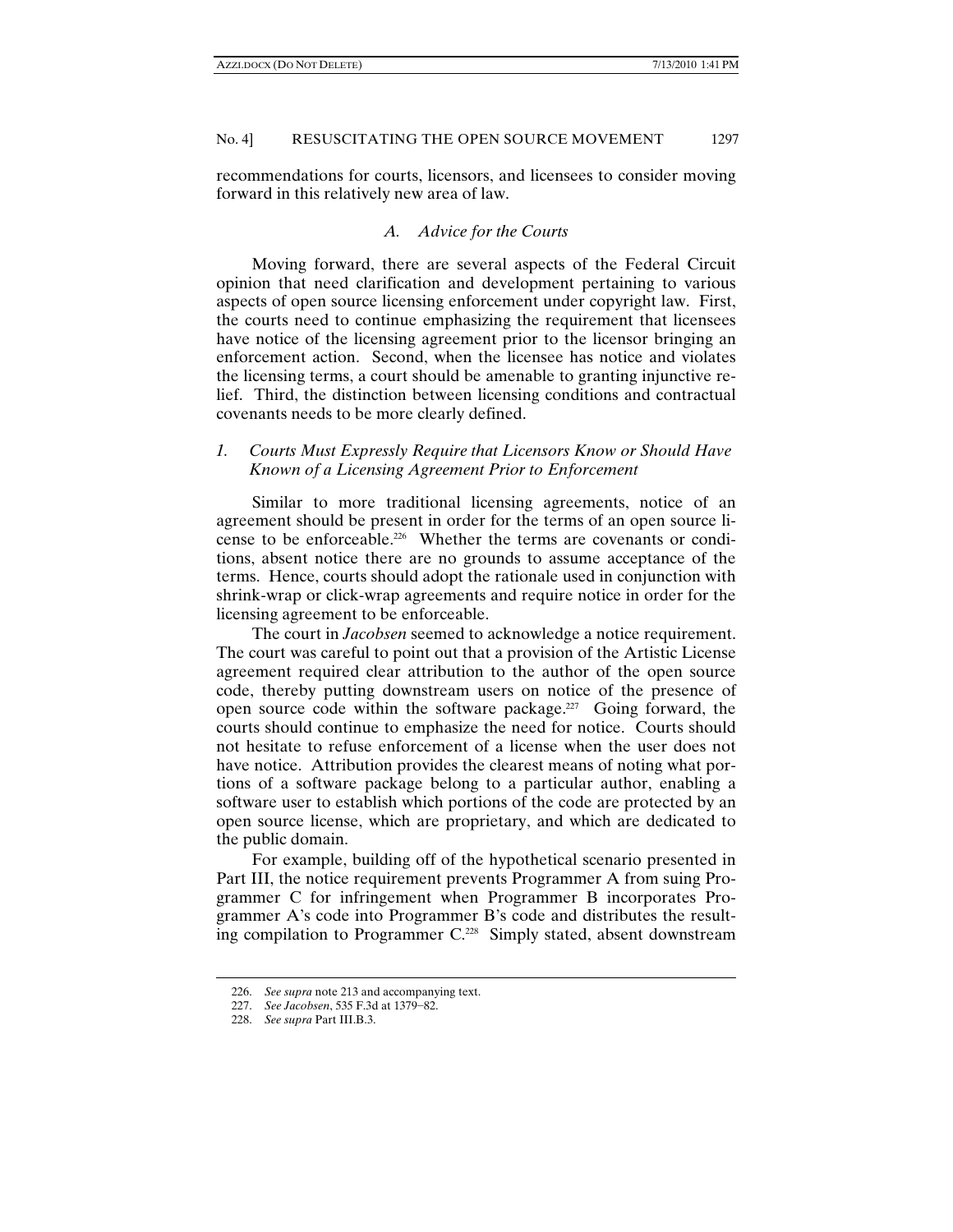notice, open source agreements need to be unenforceable, as the costs of enforcement far outweigh the benefits.

# *2. Injunctions Should Be Readily Available to Licensors to Enforce Open Source Licensing Agreements*

When notice is present and the licensing agreement clearly indicates conditions incorporated into the licensing terms, injunctions need to be readily available as a remedy. As discussed in Part III, under the new Supreme Court standard, injunctions are difficult to procure because a licensor must prove likelihood of success on the merits, irreparable harm, and that a balance of the equities, including public interest concerns, support issuing an injunction.<sup>229</sup> While this injunction standard is fundamentally sound, courts must be willing to recognize irreparable harm stemming from open source license violations, as well as a strong public policy promoting injunction enforcement.

### a. Irreparable Harm

The Federal Circuit enumerated several injuries a licensor is likely to sustain when a licensee breaches an open source license.230 Courts should use these injuries to find irreparable harm.<sup>231</sup> Programmers receive a benefit from the feedback and derivative works developed from the licensed open source software.232 Both encourage further development and refinement of the software, resulting in a quality end product in the public market. Although tangible monetary compensation may not be exchanged in an open source licensing distribution arrangement, the professional recognition a programmer is likely to receive may be substantial.<sup>233</sup> Coupled with tangential economic benefits, such as service and maintenance fees a programmer may receive for work involving an open source software package, irreparable harm is likely, as these aforementioned benefits are not amenable to retrospective monetary compensation. Prospective relief in the form of injunction becomes the best solution.

On remand, the district court seemed to reject this argument.<sup>234</sup> Future district courts should adopt this type of reasoning, however, because without it the threat of a copyright infringement action will be a dog with a bark but no bite. The threat of a permanent or preliminary injunction is one of the few bargaining chips available to a licensor. Even though statutory damages provide some financial remedy, the amount can be

<sup>229.</sup> Winter v. Natural Res. Def. Council, Inc., 129 S. Ct. 365, 374 (2008).

 <sup>230.</sup> *See Jacobsen*, 535 F.3d at 1379−82.

 <sup>231.</sup> *See id.* at 1379.

 <sup>232.</sup> *See id.* at 1381–82.

 <sup>233.</sup> *See id.* 

 <sup>234.</sup> *See* Jacobsen v. Katzer, 609 F. Supp. 2d 925, 937–38 (N.D. Cal. 2009).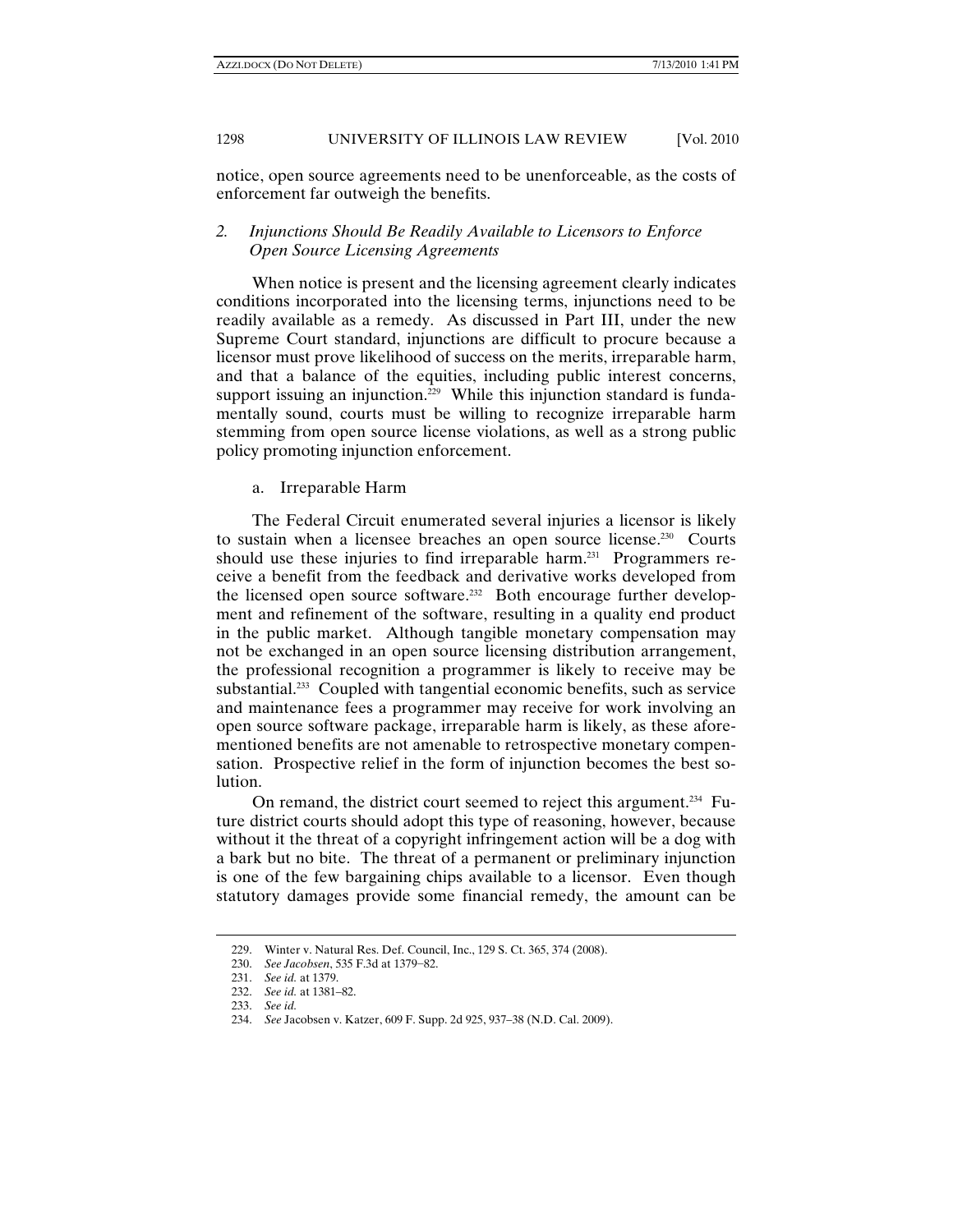small, as low as \$200 depending on the nature of the work.<sup>235</sup> A licensee in breach of the agreement may happily pay this amount, treating it as a below market value licensing fee, thereby frustrating both the compensatory and deterrence functions the statutory damage provisions are designed to promote. Additionally, the motive behind open source is collaboration, not compensation.<sup>236</sup> Open source programmers often desire compliance, not money, for their distribution efforts, and a court should respect such value judgments on the part of the licensor.

b. Public Policy Concerns

Public policy also supports granting an injunction. The primary purpose of the Intellectual Property Clause of the Constitution is to promote progress and the dissemination of information to the public.237 Open source programs serve this purpose because the code is provided to the public, oftentimes free of charge, thereby creating a wealth of available knowledge. Permitting copying of open source software absent compliance with the licensing terms will likely undercut these policy goals, as programmers may cease to disseminate information without protection of their works. Morals in the marketplace are critical to continued technological development, and open source licensing is no exception. Hence, public policy, when coupled with the irreparable harm likely to be endured by the licensor, supports a court awarding an injunction under the Supreme Court's standard.

# *3. Whether a Licensing Provision Is a Covenant or Condition Must Be More Clearly Defined*

The *Jacobsen* court recognized the attribution requirement imposed by the Artistic License as a condition of the license, making copyright enforcement possible.238 Language in the licensing agreement led the court to conclude the condition was present.239 Courts, however, must make sure that provisions that should be covenants are not smuggled into copyright law through language alone.

A court should not only consider the license's language, but also the substance of what the term hopes to achieve. Covenants relate to acts that are beyond what constitutes copyright infringement.240 Conditions define the bounds of permitted action of the underlying work, serving as

<sup>235. 17</sup> U.S.C. § 504(c)(2) (2006) (allowing a court, in its discretion, to reduce the statutory damage award to \$200).

 <sup>236.</sup> *See supra* Part II.B−D.

 <sup>237.</sup> *See* 1 NIMMER & NIMMER, *supra* note 23, §§ 1.01–1.08 (discussing the meaning and purpose of various portions of the IP Clause, U.S. CONST. art. I, § 8, cl. 8).

 <sup>238.</sup> *Jacobsen*, 535 F.3d at 1382.

 <sup>239.</sup> *Id.* at 1380−81.

 <sup>240.</sup> *See supra* note 104 and accompanying text.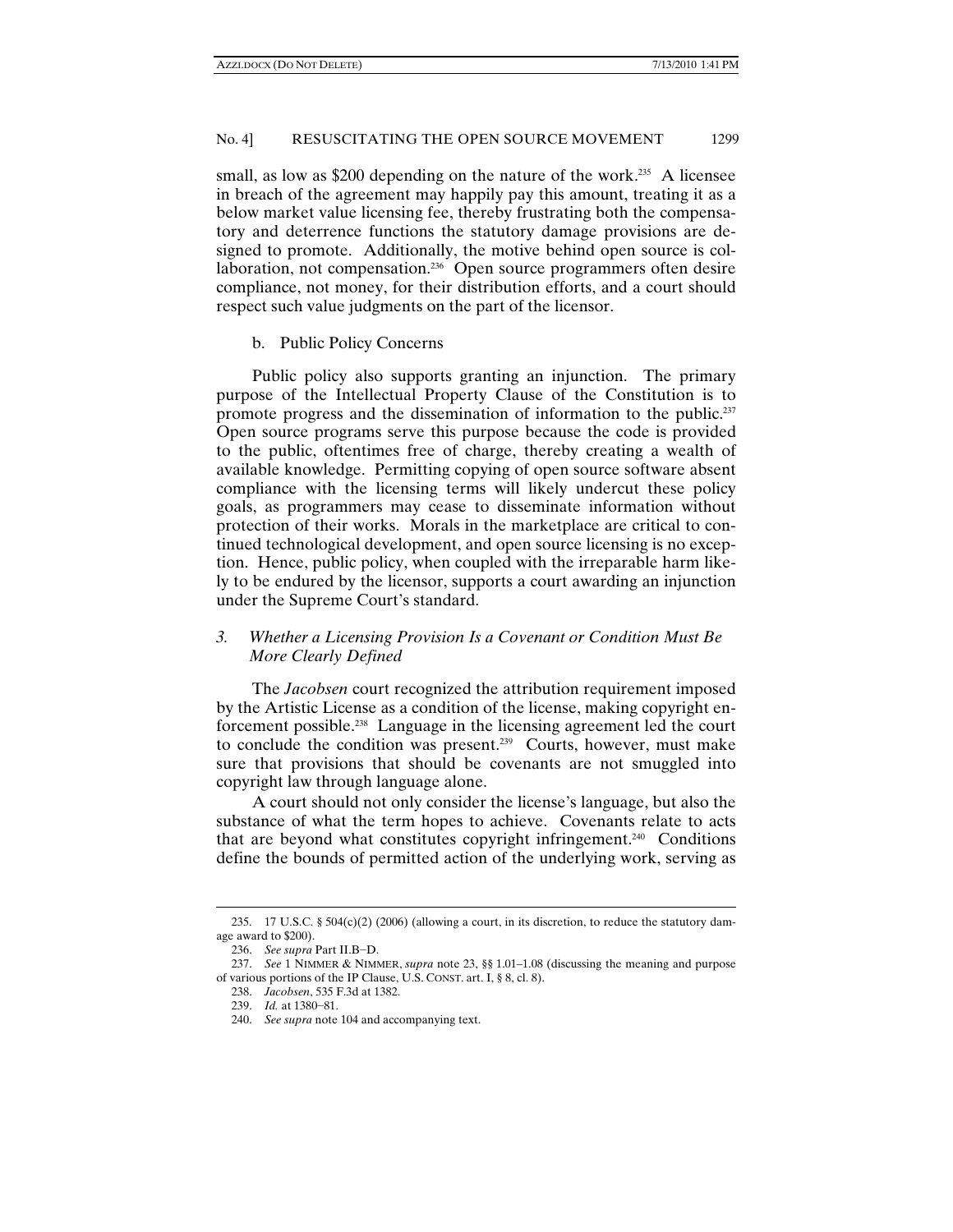a condition precedent of sorts.241 The court must keep this dichotomy in mind going forward, as confusing a covenant for a condition may expand the scope of the license well beyond the permissible bounds of what is enforceable under copyright law.

## *B. Advice for Open Source Licensors*

Although additional clarity and doctrinal development from the judiciary is certainly preferable, there is no indication of additional decisions in the near future. Therefore, licensors should draft licensing agreements to maximize the probability of enforcement and compliance under *Jacobsen*. Below are several recommendations that seek to promote these goals.

# *1. Continue Use of Formal Condition Language in Licensing Agreements*

Given the emphasis the Federal Circuit placed on the "provided that" language used in the Artistic License conditions, it appears for at least the near future that in order to maximize the likelihood of a licensing term being considered a condition by the courts, a licensor should take care to draft terms that incorporate traditional condition language found in contract law.242 The Artistic License and the GPL both incorporate such terms,<sup>243</sup> and programmers should continue to include them in licensing agreements going forward.

# *2. Provide Notice of Licensing Terms and Seek Voluntary Compliance with the Licensing Agreement Prior to Initiating an Enforcement Action*

Notice reigns supreme. Therefore, future open source licensing agreements should be readily viewable by potential licensees and incorporate terms requiring attribution to the original author, as is required by the Artistic License at issue in *Jacobsen*. 244 Licensors should also adapt click-wrap licensing agreements used in more traditional proprietary protection models to the open source context.

The click-wrap license requires a user to affirmatively click an "I Agree" button (or the equivalent) located in close proximity to the licensing agreement prior to use of the underlying work.245 If open source

<sup>241.</sup> *See supra* note 104 and accompanying text.

 <sup>242.</sup> *See Jacobsen*, 535 F.3d at 1380−82.

 <sup>243.</sup> *Compare id.* at 1380 ("The Artistic License grants users the right to copy, modify, and distribute the software: 'provided that [the user] insert a prominent notice . . . .'" (first alteration in original)), *with* GPLv3, *supra* note 203 (using the "provided at" legalese in various provisions of the license).

 <sup>244.</sup> *See Jacobsen*, 535 F.3d at 1380; Artistic License 2.0, *supra* note 85.

 <sup>245.</sup> A click-wrap license may also be known as a point-and-click agreement, defined as "[a]n electronic version of a shrink-wrap license in which a computer user agrees to the terms of an electron-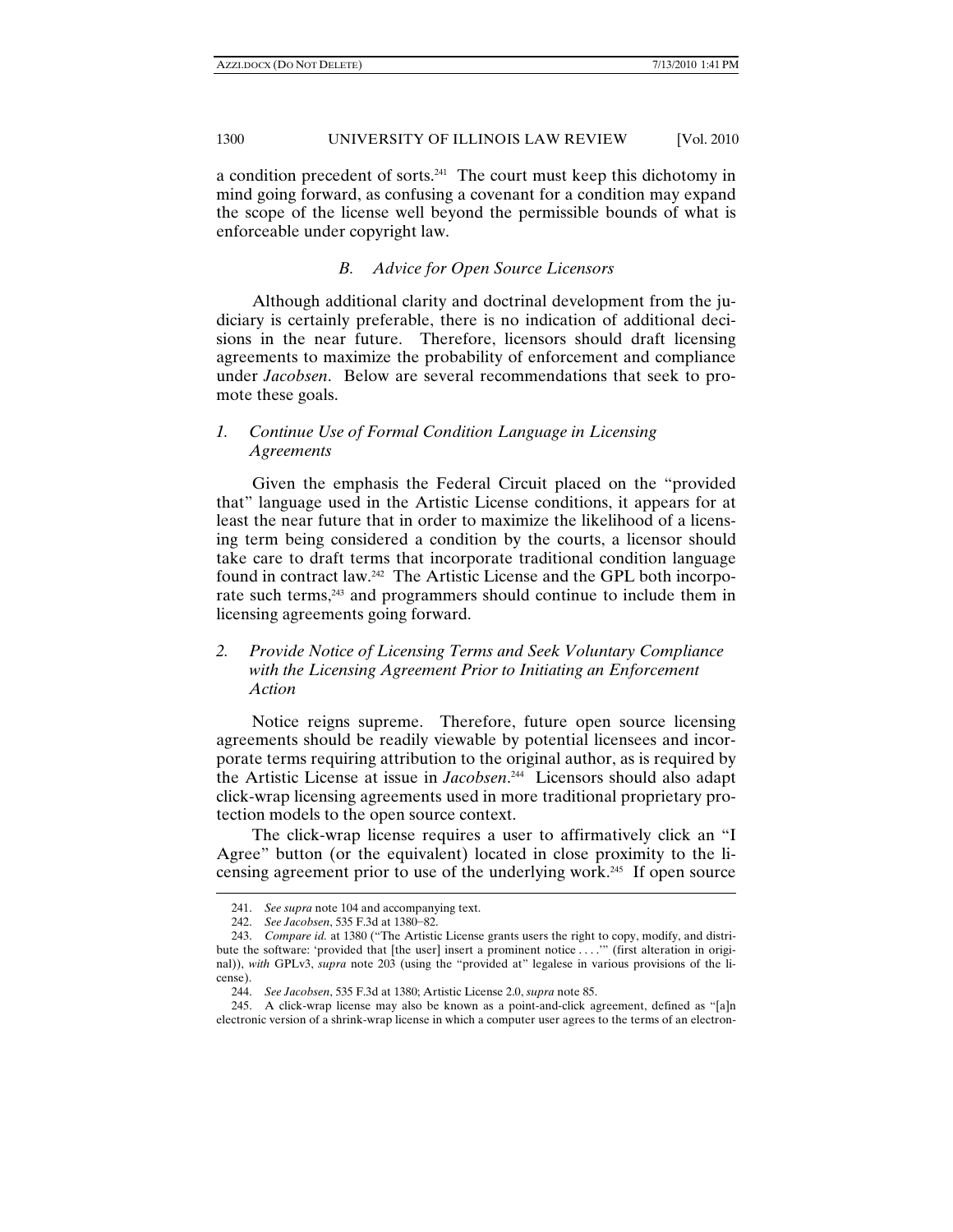licensors require such affirmative action on the part of downstream users, a user will be placed on notice of the licensing agreement. Furthermore, clicking the button will serve as acceptance of the terms, which will not only bolster a copyright infringement suit, but a claim in contract as well.

## *3. Continue Efforts to Maintain Centralized Databases of Open Source Projects, and Use the Artistic License or GPL to License Future Works*

All this discussion of copyright enforcement is moot if a licensor is not aware of unauthorized use of the underlying source code. Software is complex, often incorporating millions of lines of code. Hence, it is important that open source organizations, namely, the FSF, the OSI, and open source collaboration forums such as SourceForge, continue to catalog and monitor software use. Developing a centralized tracking system will enable open source proponents to monitor use of open source works, pursuing compliance when a portion of code is used improperly. Most programmers do not have the time or the resources to monitor such infringing activity and therefore need help from these organizations.

## *C. Advice for Open Source Licensees*

Finally, licensees beware. Licenses are inherently complicated, and in order to avoid future copyright infringement suits, licensees may take a couple of steps to protect themselves. First, understanding a licensing agreement before using open source software is critical.<sup>246</sup> Second, when an open source programmer is made aware of a licensing agreement after previously using the code without notice, ceasing the infringing activity promptly is the safest course of action.

Before working on code provided under an open source license, a licensee should have at least a fundamental understanding of the applicable licensing agreement. The simplest, most cost effective way for achieving understanding will be for a programmer to work under a license certified by the OSI, which provides a centralized database of preapproved licenses that conform with open source.<sup>247</sup> This will help protect programmers by alerting them to rights under existing licenses.

In sum, although the lack of case law relating to open source licensing enforceability increases the risk of user liability, attempting to stay informed regarding the licenses that apply to code within a particular project should help reduce the licensor's exposure. As the case law continues to evolve, the boundaries of the licenses should become clearer,

ically displayed agreement by pointing the cursor to a particular location on the screen and then clicking." BLACK'S LAW DICTIONARY, *supra* note 56, at 1275.

 <sup>246.</sup> *See* GPLv3, *supra* note 203; Artistic License 2.0, *supra* note 85.

 <sup>247.</sup> *See supra* notes 67−73 and accompanying text.